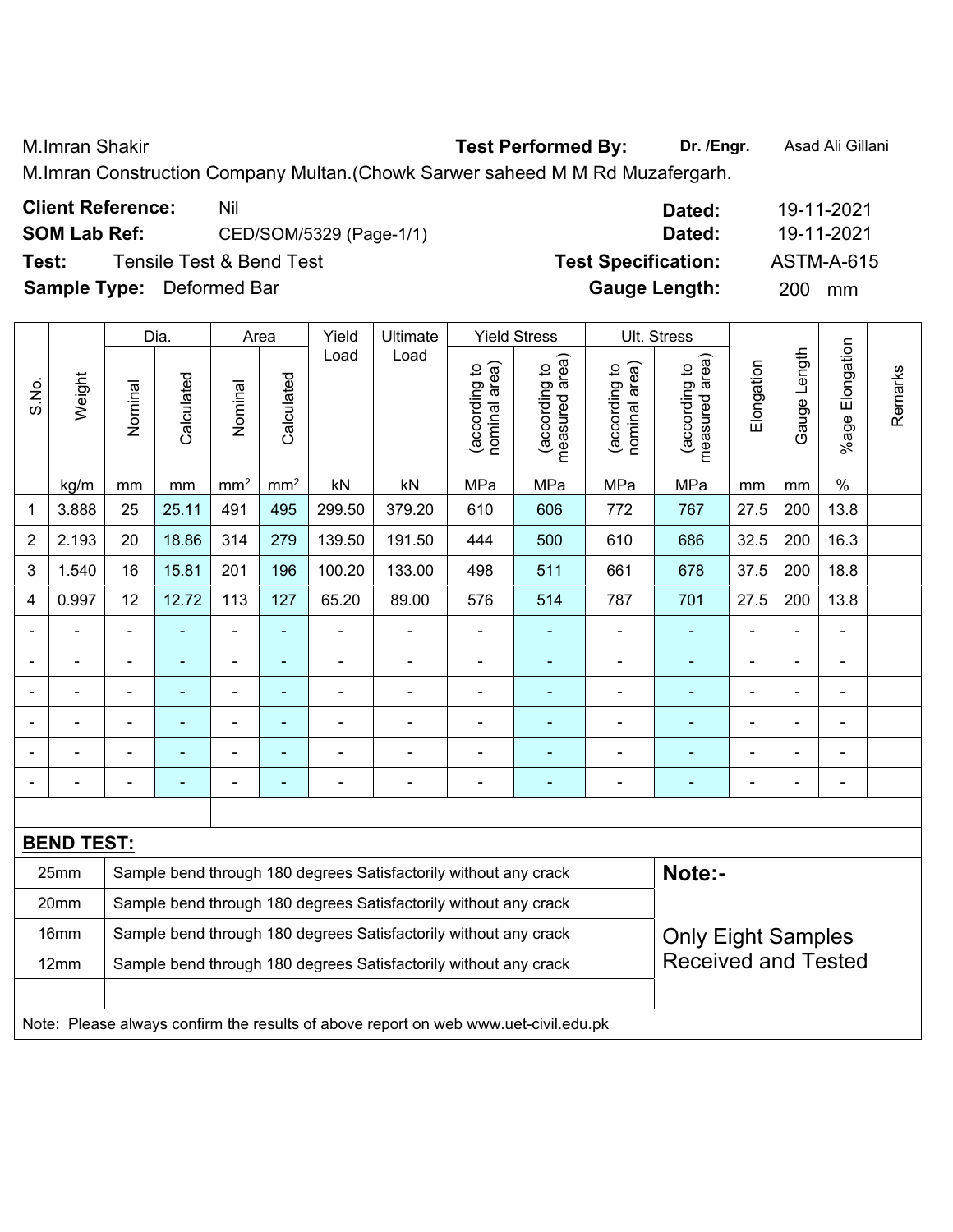Khadija Builders **Test Performed By:** Dr. /Engr. **Asad Ghalani** 

 $\overline{\phantom{a}}$ 

 $\overline{\phantom{a}}$ 

 $\overline{\mathsf{L}}$ 

 $\overline{\mathbf{r}}$ 

University Of Faisalabad Gate no. 2 Sargodha Road Faisalabad

 $\overline{\phantom{a}}$ 

**Client Reference:** 01/KB/2021 **Dated:** 18-11-2021 **Dated:** 19-11-2021 **Test:** Tension Test & Bend Test **Test Specification:** ASTM-A-615

 $\top$ 

**Gauge Length:** 8 inch **Sample Type:** Deformed Bar (FF Steel)

 $\overline{\mathbf{T}}$ 

 $\top$ 

 $\top$ 

**SOM Lab Ref:** 5323(Page-1/1)

 $\overline{1}$ 

 $\overline{\phantom{a}}$ 

|                |                      |                | Dia.           |                 | Area            | Yield | Ultimate                                                                            |                                | <b>Yield Stress</b>             |                                | Ult. Stress                                 |                |                          |                 |         |
|----------------|----------------------|----------------|----------------|-----------------|-----------------|-------|-------------------------------------------------------------------------------------|--------------------------------|---------------------------------|--------------------------------|---------------------------------------------|----------------|--------------------------|-----------------|---------|
| S.No.          | Weight               | Nominal        | Calculated     | Nominal         | Calculated      | Load  | Load                                                                                | nominal area)<br>(according to | measured area)<br>(according to | nominal area)<br>(according to | (according to<br>measured area)<br>measured | Elongation     | Gauge Length             | %age Elongation | Remarks |
|                | lb/ft                | $\#$           | in             | in <sup>2</sup> | in <sup>2</sup> | Tons  | Tons                                                                                | psi                            | psi                             | psi                            | psi                                         | in             | in                       | $\%$            |         |
| 1              | 2.647                | 8              | 0.995          | 0.79            | 0.778           | 27.59 | 36.46                                                                               | 77040                          | 78230                           | 101800                         | 103370                                      | 1.30           | 8.0                      | 16.3            |         |
| $\overline{2}$ | 1.015                | 5              | 0.616          | 0.31            | 0.298           | 9.94  | 13.25                                                                               | 70710                          | 73560                           | 94280                          | 98080                                       | 1.30           | 8.0                      | 16.3            |         |
| 3              | 0.684                | 4              | 0.506          | 0.20            | 0.201           | 7.03  | 8.99                                                                                | 77560                          | 77180                           | 99150                          | 98650                                       | 1.20           | 8.0                      | 15.0            |         |
|                |                      | $\blacksquare$ | ٠              | $\blacksquare$  | ÷               | ÷,    | $\blacksquare$                                                                      | $\blacksquare$                 | ÷                               | $\overline{a}$                 | $\overline{\phantom{a}}$                    | $\blacksquare$ | ÷.                       | $\blacksquare$  |         |
|                |                      |                |                |                 |                 |       |                                                                                     | $\blacksquare$                 |                                 |                                | $\blacksquare$                              | L,             |                          |                 |         |
|                |                      |                |                |                 |                 | ÷     |                                                                                     |                                |                                 | ÷                              | ٠                                           | Ē,             | ۰                        |                 |         |
|                |                      | $\blacksquare$ | $\blacksquare$ | ÷               | ä,              | ÷     | $\blacksquare$                                                                      | $\blacksquare$                 | ÷                               |                                | $\overline{\phantom{a}}$                    | $\blacksquare$ | $\frac{1}{2}$            |                 |         |
|                |                      | $\blacksquare$ | ٠              | ÷               | ۰               | ÷     | $\blacksquare$                                                                      | $\overline{\phantom{0}}$       | ۰                               | $\blacksquare$                 | $\overline{\phantom{a}}$                    | $\blacksquare$ | $\overline{a}$           | $\blacksquare$  |         |
|                |                      |                |                |                 | ä,              |       |                                                                                     | $\blacksquare$                 | ÷                               |                                | $\blacksquare$                              | Ē,             | $\blacksquare$           |                 |         |
|                |                      |                |                |                 |                 |       |                                                                                     |                                |                                 |                                | $\overline{a}$                              | ۳              | $\overline{\phantom{0}}$ |                 |         |
|                | <b>Witnessed By:</b> |                |                |                 |                 |       | M Asad Iqbal(Khadija Builders), M.Jamil (FF-Steel)                                  |                                |                                 |                                |                                             |                |                          |                 |         |
|                | <b>BEND TEST:</b>    |                |                |                 |                 |       |                                                                                     |                                |                                 |                                |                                             |                |                          |                 |         |
|                | #8                   |                |                |                 |                 |       | Sample bend through 180 degrees Satisfactorily without any crack                    |                                |                                 |                                | Note:-                                      |                |                          |                 |         |
|                | #5                   |                |                |                 |                 |       | Sample bend through 180 degrees Satisfactorily without any crack                    |                                |                                 |                                |                                             |                |                          |                 |         |
|                | #4                   |                |                |                 |                 |       | Sample bend through 180 degrees Satisfactorily without any crack                    |                                |                                 |                                | <b>Only Six Samples</b>                     |                |                          |                 |         |
|                |                      |                |                |                 |                 |       |                                                                                     |                                |                                 |                                | <b>Received and Tested</b>                  |                |                          |                 |         |
|                |                      |                |                |                 |                 |       |                                                                                     |                                |                                 |                                |                                             |                |                          |                 |         |
|                |                      |                |                |                 |                 |       | Note: Please always confirm the results of above report on web www.uet-civil.edu.pk |                                |                                 |                                |                                             |                |                          |                 |         |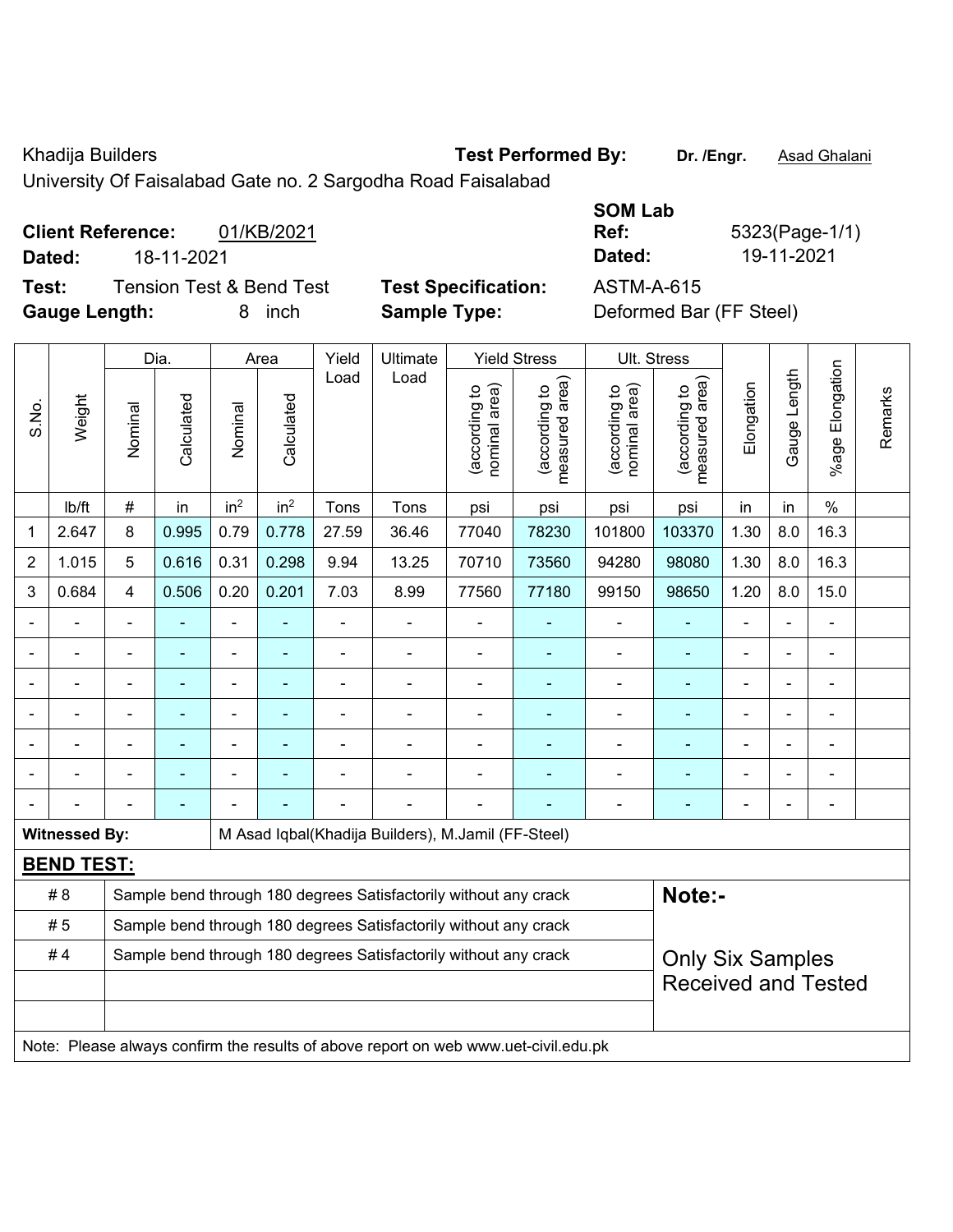Asif Pervaiz Butt **Test Performed By:** Dr. /Engr. **Asad Ghalani** 

AYQ Developers (Pvt.)Ltd. Lahore ( Union Complex)

## **Client Reference:** Nil

**Dated:** 19-11-2021 **Dated:** 19-11-2021

**Test:** Tension Test & Bend Test **Test Specification:** ASTM-A-615 **Gauge Length:** 8 inch **Sample Type:** Deformed Bar (AF Steel)

| <b>SOM Lab</b>              |                |
|-----------------------------|----------------|
| Ref:                        | 5324(Page-1/2) |
| Dated:                      | 19-11-2021     |
| $\Delta$ STM_ $\Delta$ _615 |                |

|                |                   |                | Dia.                     |                 | Area            | Yield                    | Ultimate                                                                            |                                | <b>Yield Stress</b>             |                                | Ult. Stress                                            |                |                |                 |         |
|----------------|-------------------|----------------|--------------------------|-----------------|-----------------|--------------------------|-------------------------------------------------------------------------------------|--------------------------------|---------------------------------|--------------------------------|--------------------------------------------------------|----------------|----------------|-----------------|---------|
| S.No.          | Weight            | Nominal        | Calculated               | Nominal         | Calculated      | Load                     | Load                                                                                | nominal area)<br>(according to | (according to<br>measured area) | (according to<br>nominal area) | (according to<br>measured area)                        | Elongation     | Gauge Length   | %age Elongation | Remarks |
|                | Ib/ft             | #              | in                       | in <sup>2</sup> | in <sup>2</sup> | Tons                     | Tons                                                                                | psi                            | psi                             | psi                            | psi                                                    | in             | in             | $\%$            |         |
| 1              | 1.507             | 6              | 0.751                    | 0.44            | 0.443           | 15.51                    | 20.92                                                                               | 77770                          | 77240                           | 104850                         | 104140                                                 | 1.20           | 8.0            | 15.0            |         |
| $\overline{2}$ | 1.487             | 6              | 0.746                    | 0.44            | 0.437           | 14.90                    | 20.31                                                                               | 74700                          | 75220                           | 101780                         | 102480                                                 | 1.20           | 8.0            | 15.0            |         |
| 3              | 1.488             | 6              | 0.746                    | 0.44            | 0.437           | 15.11                    | 20.51                                                                               | 75720                          | 76240                           | 102800                         | 103510                                                 | 1.10           | 8.0            | 13.8            |         |
|                |                   | $\blacksquare$ |                          |                 |                 |                          | Ě.                                                                                  | $\blacksquare$                 |                                 | $\overline{a}$                 |                                                        |                |                |                 |         |
|                | $\blacksquare$    | $\blacksquare$ | ٠                        | ÷               | $\blacksquare$  | $\blacksquare$           | ä,                                                                                  | $\blacksquare$                 | ۰                               | $\overline{\phantom{a}}$       | $\blacksquare$                                         | $\blacksquare$ | $\blacksquare$ | $\blacksquare$  |         |
|                | $\overline{a}$    | $\blacksquare$ | $\overline{\phantom{0}}$ | ÷               | ٠               | $\overline{\phantom{0}}$ | $\overline{\phantom{0}}$                                                            | $\overline{a}$                 | ۰                               | $\blacksquare$                 | ۰                                                      | $\blacksquare$ |                | $\overline{a}$  |         |
|                | $\blacksquare$    | $\blacksquare$ | ٠                        | $\blacksquare$  | $\blacksquare$  | $\blacksquare$           | $\blacksquare$                                                                      | $\blacksquare$                 | ۰                               | $\blacksquare$                 | ÷                                                      | $\blacksquare$ |                | $\blacksquare$  |         |
|                |                   |                |                          |                 | $\blacksquare$  | $\blacksquare$           | Ē,                                                                                  | $\blacksquare$                 |                                 | $\blacksquare$                 | ÷                                                      |                |                | $\blacksquare$  |         |
|                |                   |                |                          |                 |                 |                          |                                                                                     | $\blacksquare$                 |                                 | $\overline{\phantom{0}}$       |                                                        |                |                | $\blacksquare$  |         |
|                |                   | ä,             |                          | ÷               | ٠               | $\blacksquare$           | Ē,                                                                                  | $\blacksquare$                 | ۰                               | $\overline{\phantom{a}}$       | $\overline{a}$                                         | $\blacksquare$ |                | $\blacksquare$  |         |
|                |                   |                |                          |                 |                 |                          |                                                                                     |                                |                                 |                                |                                                        |                |                |                 |         |
|                | <b>BEND TEST:</b> |                |                          |                 |                 |                          |                                                                                     |                                |                                 |                                |                                                        |                |                |                 |         |
|                | #6                |                |                          |                 |                 |                          | Sample bend through 180 degrees Satisfactorily without any crack                    |                                |                                 |                                | Note:-                                                 |                |                |                 |         |
|                |                   |                |                          |                 |                 |                          |                                                                                     |                                |                                 |                                |                                                        |                |                |                 |         |
|                |                   |                |                          |                 |                 |                          |                                                                                     |                                |                                 |                                | <b>Only Four Samples</b><br><b>Received and Tested</b> |                |                |                 |         |
|                |                   |                |                          |                 |                 |                          | Note: Please always confirm the results of above report on web www.uet-civil.edu.pk |                                |                                 |                                |                                                        |                |                |                 |         |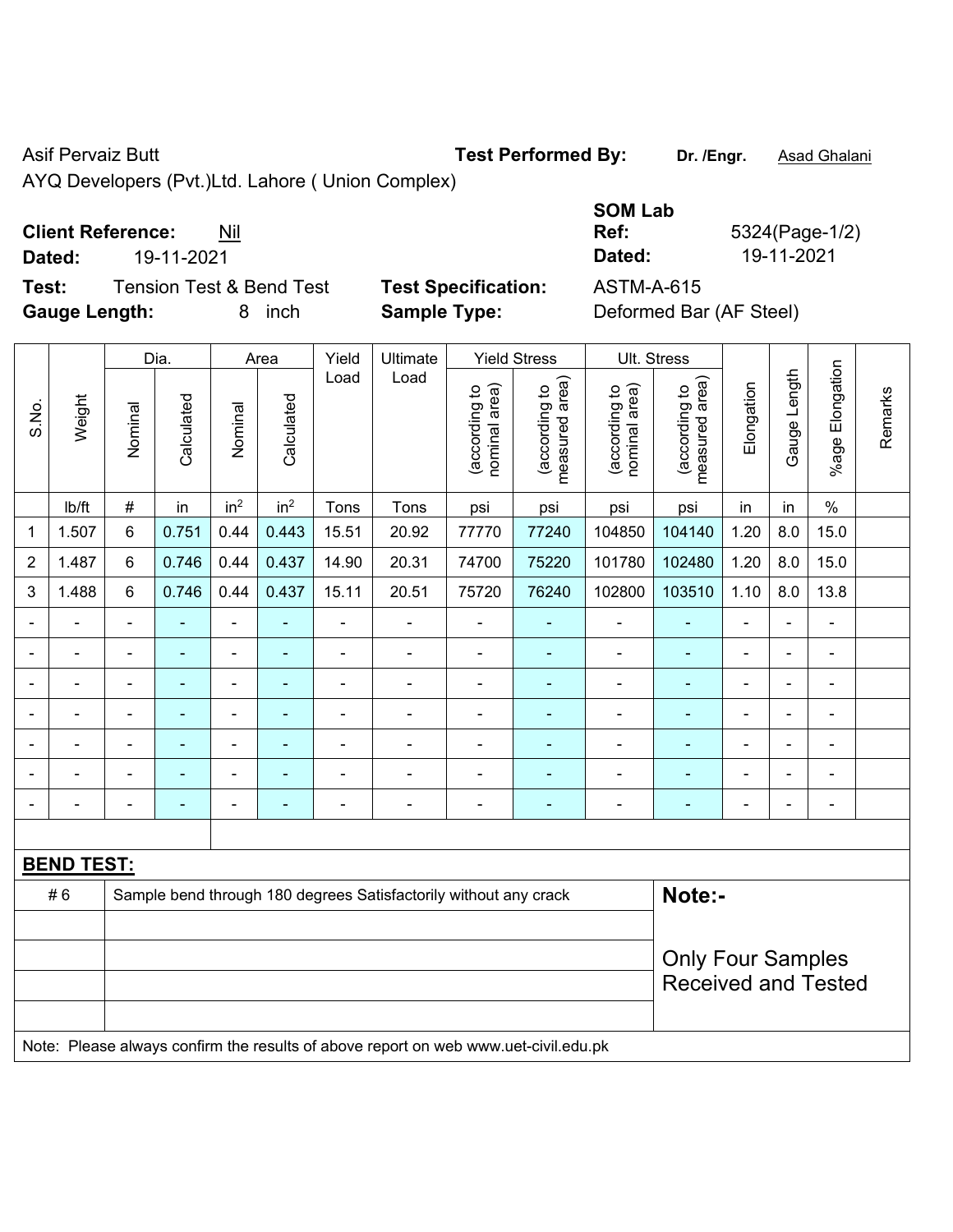Asif Pervaiz Butt **Test Performed By:** Dr. /Engr. **Asad Ghalani** 

AYQ Developers (Pvt.)Ltd. Lahore ( Union Complex)

# **Client Reference:** Nil

**Dated:** 19-11-2021 **Dated:** 19-11-2021

**Test:** Tension Test & Bend Test Test Specification: **Gauge Length:** 8 inch **Sample Type:** Deformed Bar (AF Steel)

| <b>SOM Lab</b><br>Ref: | 5324(Page-2/2) |
|------------------------|----------------|
| Dated:                 | 19-11-2021     |
| ASTM-A-615             |                |

|                |                   | Dia.                    |                          |                          | Area            |                | Ultimate                                                                            | <b>Yield Stress</b>            |                                 | Ult. Stress                    |                                 |                |                |                 |         |
|----------------|-------------------|-------------------------|--------------------------|--------------------------|-----------------|----------------|-------------------------------------------------------------------------------------|--------------------------------|---------------------------------|--------------------------------|---------------------------------|----------------|----------------|-----------------|---------|
| S.No.          | Weight            | Nominal                 | Calculated               | Nominal                  | Calculated      | Load           | Load                                                                                | (according to<br>nominal area) | (according to<br>measured area) | (according to<br>nominal area) | (according to<br>measured area) | Elongation     | Gauge Length   | %age Elongation | Remarks |
|                | lb/ft             | $\#$                    | in                       | in <sup>2</sup>          | in <sup>2</sup> | Tons           | Tons                                                                                | psi                            | psi                             | psi                            | psi                             | in             | in             | $\%$            |         |
| 1              | 0.630             | $\overline{\mathbf{4}}$ | 0.485                    | 0.20                     | 0.185           | 7.67           | 9.58                                                                                | 84530                          | 91390                           | 105670                         | 114230                          | 0.90           | 8.0            | 11.3            |         |
| $\overline{2}$ | 0.631             | $\overline{\mathbf{4}}$ | 0.485                    | 0.20                     | 0.185           | 7.67           | 9.60                                                                                | 84530                          | 91390                           | 105890                         | 114480                          | 0.90           | 8.0            | 11.3            |         |
| 3              | 0.648             | $\overline{4}$          | 0.492                    | 0.20                     | 0.190           | 7.71           | 9.91                                                                                | 84980                          | 89460                           | 109260                         | 115010                          | 0.90           | 8.0            | 11.3            |         |
|                |                   | $\blacksquare$          | $\blacksquare$           | ÷                        | ۰               | $\blacksquare$ | $\blacksquare$                                                                      | $\blacksquare$                 | $\blacksquare$                  | $\blacksquare$                 | $\blacksquare$                  | $\blacksquare$ |                | $\blacksquare$  |         |
|                | ä,                | $\blacksquare$          | $\blacksquare$           | $\blacksquare$           | $\blacksquare$  | $\blacksquare$ | $\blacksquare$                                                                      | $\blacksquare$                 | $\blacksquare$                  | $\blacksquare$                 | ÷                               | $\blacksquare$ | $\blacksquare$ | $\blacksquare$  |         |
|                | ä,                | $\blacksquare$          | $\blacksquare$           | $\overline{\phantom{0}}$ | ۰               | $\blacksquare$ | $\overline{a}$                                                                      | $\blacksquare$                 | ä,                              | $\blacksquare$                 | ۰                               | $\blacksquare$ | $\blacksquare$ | $\blacksquare$  |         |
|                | $\blacksquare$    |                         | $\blacksquare$           | ÷,                       |                 | $\blacksquare$ | $\blacksquare$                                                                      | $\blacksquare$                 | $\blacksquare$                  | $\blacksquare$                 | ä,                              | Ē,             | i.             | ä,              |         |
|                |                   |                         | $\overline{\phantom{0}}$ | ٠                        |                 |                | ÷                                                                                   | $\blacksquare$                 |                                 |                                |                                 |                |                | ÷               |         |
|                |                   |                         | $\blacksquare$           | ۰                        |                 |                | $\blacksquare$                                                                      | $\blacksquare$                 |                                 | $\blacksquare$                 | ۰                               | $\blacksquare$ |                | ä,              |         |
| $\blacksquare$ | $\blacksquare$    | $\blacksquare$          | ٠                        | ÷                        | ۰               | $\blacksquare$ | $\blacksquare$                                                                      | $\overline{\phantom{a}}$       | $\blacksquare$                  | $\blacksquare$                 | ۰                               | $\blacksquare$ | $\blacksquare$ | $\blacksquare$  |         |
|                |                   |                         |                          |                          |                 |                |                                                                                     |                                |                                 |                                |                                 |                |                |                 |         |
|                | <b>BEND TEST:</b> |                         |                          |                          |                 |                |                                                                                     |                                |                                 |                                |                                 |                |                |                 |         |
|                | #4                |                         |                          |                          |                 |                | Sample bend through 180 degrees Satisfactorily without any crack                    |                                |                                 |                                | Note:-                          |                |                |                 |         |
|                |                   |                         |                          |                          |                 |                |                                                                                     |                                |                                 |                                |                                 |                |                |                 |         |
|                |                   |                         |                          |                          |                 |                |                                                                                     |                                |                                 |                                | <b>Only Four Samples</b>        |                |                |                 |         |
|                |                   |                         |                          |                          |                 |                |                                                                                     |                                |                                 | <b>Received and Tested</b>     |                                 |                |                |                 |         |
|                |                   |                         |                          |                          |                 |                | Note: Please always confirm the results of above report on web www.uet-civil.edu.pk |                                |                                 |                                |                                 |                |                |                 |         |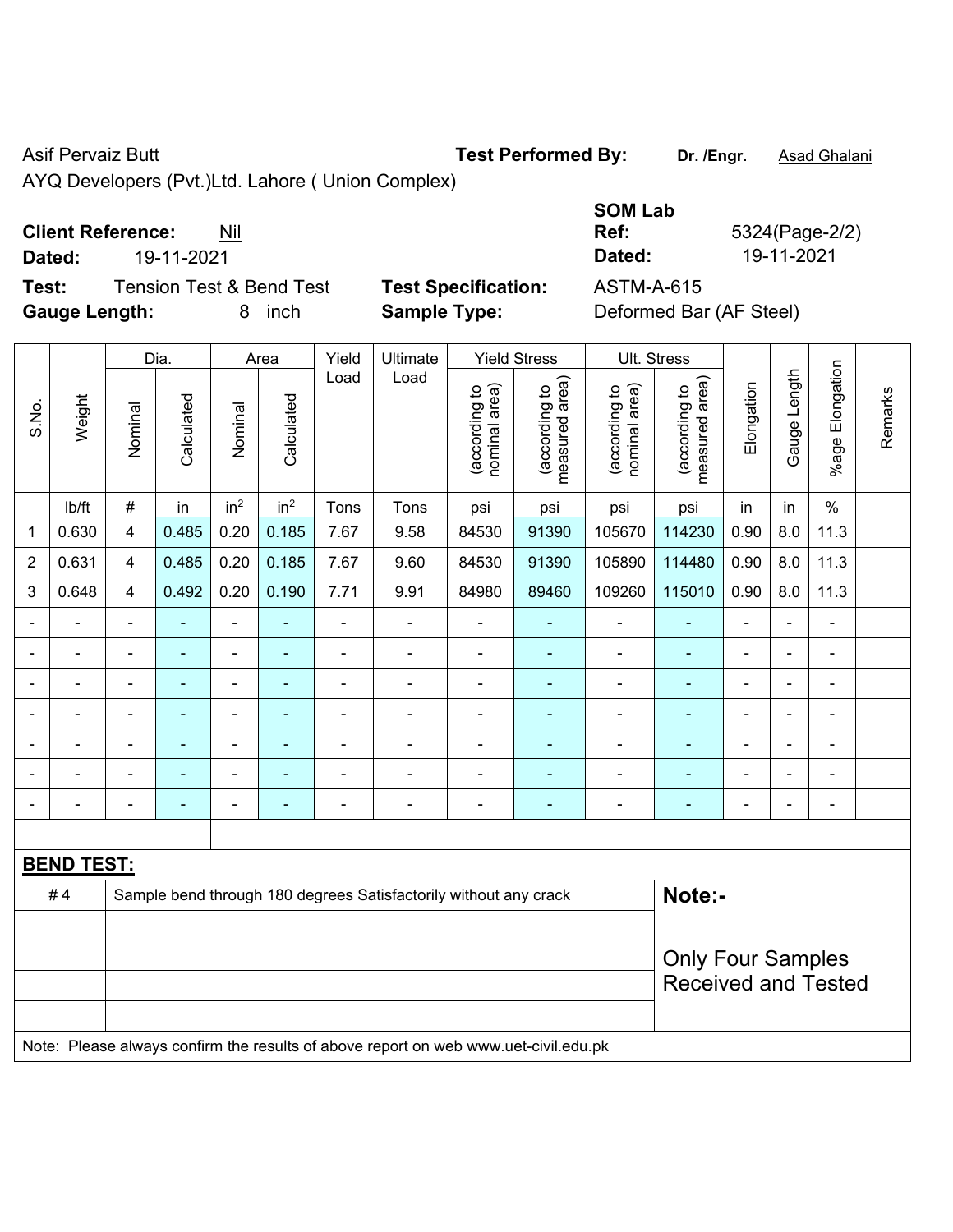Muhammad Waqas Anwar **Test Performed By: Dr. /Engr.** Asad Ghalani Residend engineer-I NesPak,(Widening of Aik Moria Pull,Lahore)

**Client Reference:** 3772/AMP/103/MWA/04/80

**Test:** Tension Test & Bend Test **Test Specification:** ASTM-A-615 **Gauge Length:** 8 inch **Sample Type:** Deformed Bar (Ittehad Steel)

|                |                   |                | Dia.           |                 | Area            | Yield          | Ultimate                                                                            |                                | <b>Yield Stress</b>             |                                | Ult. Stress                     |                |                |                          |         |
|----------------|-------------------|----------------|----------------|-----------------|-----------------|----------------|-------------------------------------------------------------------------------------|--------------------------------|---------------------------------|--------------------------------|---------------------------------|----------------|----------------|--------------------------|---------|
| S.No.          | Weight            | Nominal        | Calculated     | Nominal         | Calculated      | Load           | Load                                                                                | nominal area)<br>(according to | measured area)<br>(according to | (according to<br>nominal area) | (according to<br>measured area) | Elongation     | Gauge Length   | Elongation<br>$%$ age    | Remarks |
|                | lb/ft             | #              | in             | in <sup>2</sup> | in <sup>2</sup> | Tons           | Tons                                                                                | psi                            | psi                             | psi                            | psi                             | in             | in             | $\%$                     |         |
| 1              | 2.595             | 8              | 0.986          | 0.79            | 0.763           | 24.99          | 31.37                                                                               | 69780                          | 72250                           | 87570                          | 90670                           | 1.10           | 8.0            | 13.8                     |         |
| $\overline{2}$ | 2.588             | 8              | 0.984          | 0.79            | 0.761           | 29.28          | 36.36                                                                               | 81730                          | 84850                           | 101510                         | 105380                          | 1.20           | 8.0            | 15.0                     |         |
|                |                   |                |                | ä,              |                 |                | ä,                                                                                  |                                |                                 | $\blacksquare$                 |                                 |                |                | ÷,                       |         |
|                |                   |                | $\blacksquare$ | $\blacksquare$  |                 |                | ÷                                                                                   | $\blacksquare$                 |                                 | $\blacksquare$                 |                                 |                |                | $\blacksquare$           |         |
| $\blacksquare$ | $\blacksquare$    | $\blacksquare$ | $\blacksquare$ | ÷,              | ٠               | $\blacksquare$ | ä,                                                                                  | $\blacksquare$                 | ۰                               | $\overline{\phantom{a}}$       | $\blacksquare$                  | $\blacksquare$ | $\blacksquare$ | $\overline{\phantom{a}}$ |         |
|                |                   | $\blacksquare$ | $\blacksquare$ | ÷,              |                 | $\blacksquare$ | $\blacksquare$                                                                      | $\blacksquare$                 | $\blacksquare$                  | $\overline{\phantom{a}}$       | ÷,                              | $\blacksquare$ |                | $\blacksquare$           |         |
|                | $\blacksquare$    | ä,             | ٠              | ÷,              |                 | $\blacksquare$ | ÷                                                                                   | $\blacksquare$                 | ۰                               | $\blacksquare$                 | $\blacksquare$                  | $\blacksquare$ |                | $\blacksquare$           |         |
|                |                   |                | $\blacksquare$ | ÷               |                 | ÷              | ÷                                                                                   | $\blacksquare$                 |                                 | $\blacksquare$                 | ÷                               |                |                | ÷,                       |         |
|                |                   |                |                |                 |                 |                |                                                                                     |                                |                                 |                                |                                 |                |                | ä,                       |         |
|                | $\blacksquare$    |                | $\blacksquare$ | ۰               |                 | $\blacksquare$ | $\blacksquare$                                                                      | $\blacksquare$                 | $\blacksquare$                  | $\blacksquare$                 | ۰                               | $\blacksquare$ | $\blacksquare$ | $\blacksquare$           |         |
|                |                   |                |                |                 |                 |                |                                                                                     |                                |                                 |                                |                                 |                |                |                          |         |
|                | <b>BEND TEST:</b> |                |                |                 |                 |                |                                                                                     |                                |                                 |                                |                                 |                |                |                          |         |
|                | # 8               |                |                |                 |                 |                | Sample bend through 180 degrees Satisfactorily without any crack                    |                                |                                 |                                | Note:-                          |                |                |                          |         |
|                |                   |                |                |                 |                 |                |                                                                                     |                                |                                 |                                |                                 |                |                |                          |         |
|                |                   |                |                |                 |                 |                |                                                                                     |                                |                                 |                                | <b>Only Three Samples</b>       |                |                |                          |         |
|                |                   |                |                |                 |                 |                |                                                                                     |                                |                                 |                                | <b>Received and Tested</b>      |                |                |                          |         |
|                |                   |                |                |                 |                 |                |                                                                                     |                                |                                 |                                |                                 |                |                |                          |         |
|                |                   |                |                |                 |                 |                | Note: Please always confirm the results of above report on web www.uet-civil.edu.pk |                                |                                 |                                |                                 |                |                |                          |         |

**SOM Lab Ref:** 5325(Page-1/4) **Dated:** 16-11-2021 **Dated:** 19-11-2021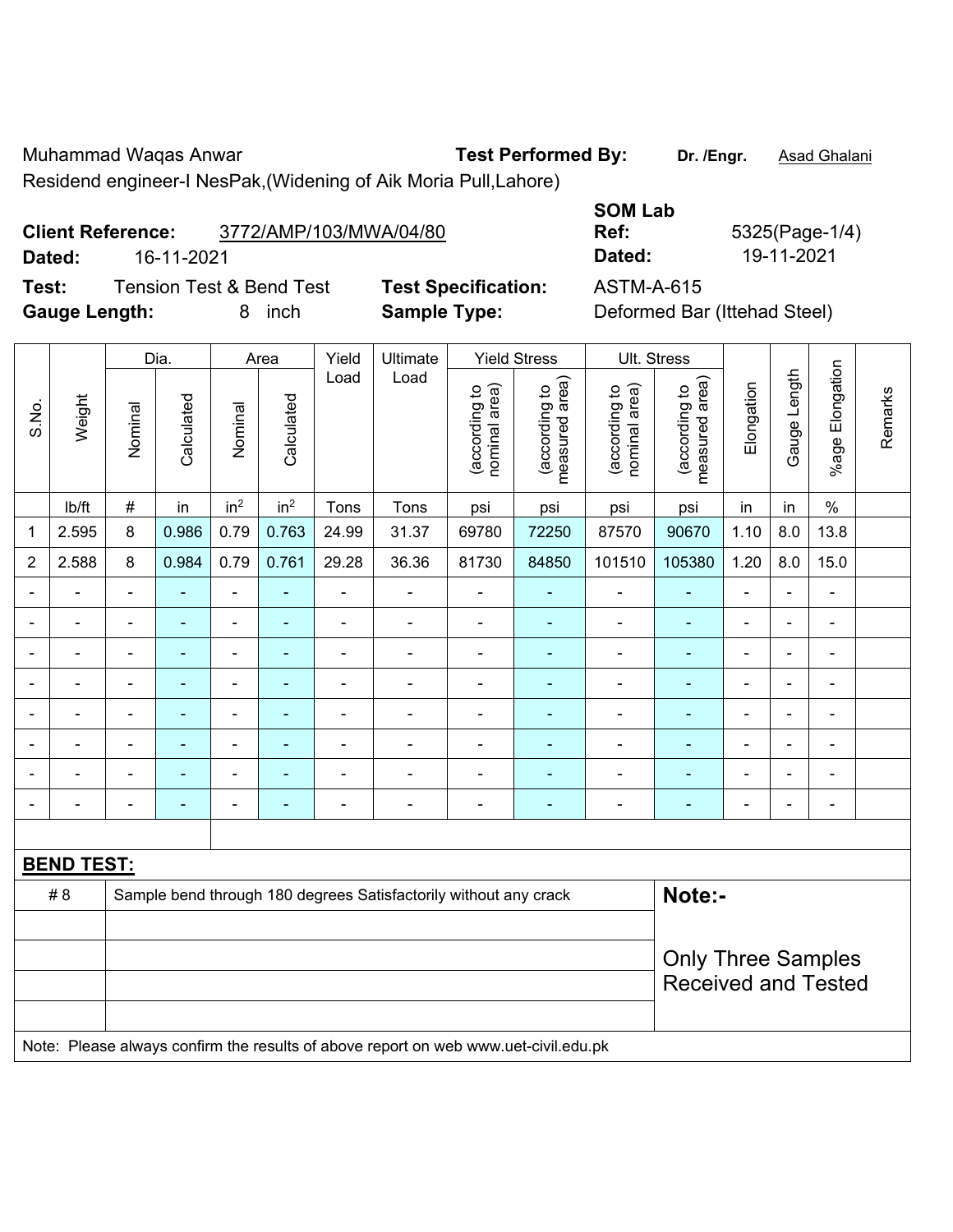Muhammad Waqas Anwar **Test Performed By: Dr. /Engr.** Asad Ghalani Residend engineer-I NesPak,(Widening of Aik Moria Pull,Lahore)

**Client Reference:** 3772/AMP/103/MWA/04/82

**Dated:** 16-11-2021 **Dated:** 19-11-2021

**Test:** Tension Test & Bend Test **Test Specification:** ASTM-A-615 **Gauge Length:** 8 inch **Sample Type:** Deformed Bar (Ittehad Steel)

| end engineer-I NesPak, (Widening of Aik Moria Pull, Lahore) |  |
|-------------------------------------------------------------|--|
|                                                             |  |

| <b>SOM Lab</b> |                |
|----------------|----------------|
| Ref:           | 5325(Page-2/4) |
| Dated:         | 19-11-2021     |
|                |                |

|                |                   | Dia.<br>Area   |                | Yield                    | Ultimate                 | <b>Yield Stress</b> |                                                                                     | Ult. Stress                    |                                 |                                |                                 |                |                |                 |         |
|----------------|-------------------|----------------|----------------|--------------------------|--------------------------|---------------------|-------------------------------------------------------------------------------------|--------------------------------|---------------------------------|--------------------------------|---------------------------------|----------------|----------------|-----------------|---------|
| S.No.          | Weight            | Nominal        | Calculated     | Nominal                  | Calculated               | Load                | Load                                                                                | nominal area)<br>(according to | (according to<br>measured area) | nominal area)<br>(according to | measured area)<br>(according to | Elongation     | Gauge Length   | %age Elongation | Remarks |
|                | lb/ft             | #              | in             | in <sup>2</sup>          | in <sup>2</sup>          | Tons                | Tons                                                                                | psi                            | psi                             | psi                            | psi                             | in             | in             | $\%$            |         |
| 1              | 1.518             | 6              | 0.754          | 0.44                     | 0.446                    | 13.37               | 19.83                                                                               | 67040                          | 66140                           | 99380                          | 98040                           | 1.60           | 8.0            | 20.0            |         |
| $\overline{2}$ | 1.517             | $\,6\,$        | 0.754          | 0.44                     | 0.446                    | 13.30               | 19.62                                                                               | 66680                          | 65780                           | 98360                          | 97040                           | 1.50           | 8.0            | 18.8            |         |
|                | ÷                 |                | ٠              | ÷,                       |                          | ä,                  | $\blacksquare$                                                                      |                                |                                 | ÷,                             | $\blacksquare$                  |                | ä,             | $\blacksquare$  |         |
|                |                   |                | $\blacksquare$ | $\overline{a}$           |                          |                     | $\blacksquare$                                                                      |                                |                                 | ۰                              | $\blacksquare$                  |                | $\blacksquare$ | ۰               |         |
|                |                   |                |                | ۰                        |                          | $\blacksquare$      |                                                                                     |                                |                                 | ۰                              | $\blacksquare$                  | $\blacksquare$ | $\blacksquare$ | ۰               |         |
| ٠              |                   |                | ۰              | ۰                        |                          |                     |                                                                                     |                                |                                 | ÷                              | $\blacksquare$                  | ä,             | $\frac{1}{2}$  | ÷               |         |
|                | $\blacksquare$    | $\blacksquare$ | ۰              | $\overline{\phantom{a}}$ | ٠                        | $\blacksquare$      | $\blacksquare$                                                                      | $\blacksquare$                 | ٠                               | ۰                              | $\blacksquare$                  | ä,             | $\frac{1}{2}$  | ÷               |         |
|                | $\blacksquare$    | $\blacksquare$ | ٠              | ÷,                       | $\overline{\phantom{0}}$ | $\blacksquare$      | $\blacksquare$                                                                      | $\blacksquare$                 |                                 | $\blacksquare$                 | $\blacksquare$                  | $\blacksquare$ | $\blacksquare$ | ä,              |         |
|                |                   |                | ۳              | $\blacksquare$           |                          |                     |                                                                                     |                                |                                 | Ē,                             | $\blacksquare$                  |                | L.             |                 |         |
|                |                   |                | -              | ÷                        |                          | $\blacksquare$      | $\blacksquare$                                                                      |                                |                                 | ÷                              |                                 | ÷              | $\blacksquare$ | $\blacksquare$  |         |
|                |                   |                |                |                          |                          |                     |                                                                                     |                                |                                 |                                |                                 |                |                |                 |         |
|                | <b>BEND TEST:</b> |                |                |                          |                          |                     |                                                                                     |                                |                                 |                                |                                 |                |                |                 |         |
|                | #6                |                |                |                          |                          |                     | Sample bend through 180 degrees Satisfactorily without any crack                    |                                |                                 |                                | Note:-                          |                |                |                 |         |
|                |                   |                |                |                          |                          |                     |                                                                                     |                                |                                 |                                |                                 |                |                |                 |         |
|                |                   |                |                |                          |                          |                     |                                                                                     |                                |                                 |                                | <b>Only Three Samples</b>       |                |                |                 |         |
|                |                   |                |                |                          |                          |                     |                                                                                     |                                |                                 |                                | <b>Received and Tested</b>      |                |                |                 |         |
|                |                   |                |                |                          |                          |                     | Note: Please always confirm the results of above report on web www.uet-civil.edu.pk |                                |                                 |                                |                                 |                |                |                 |         |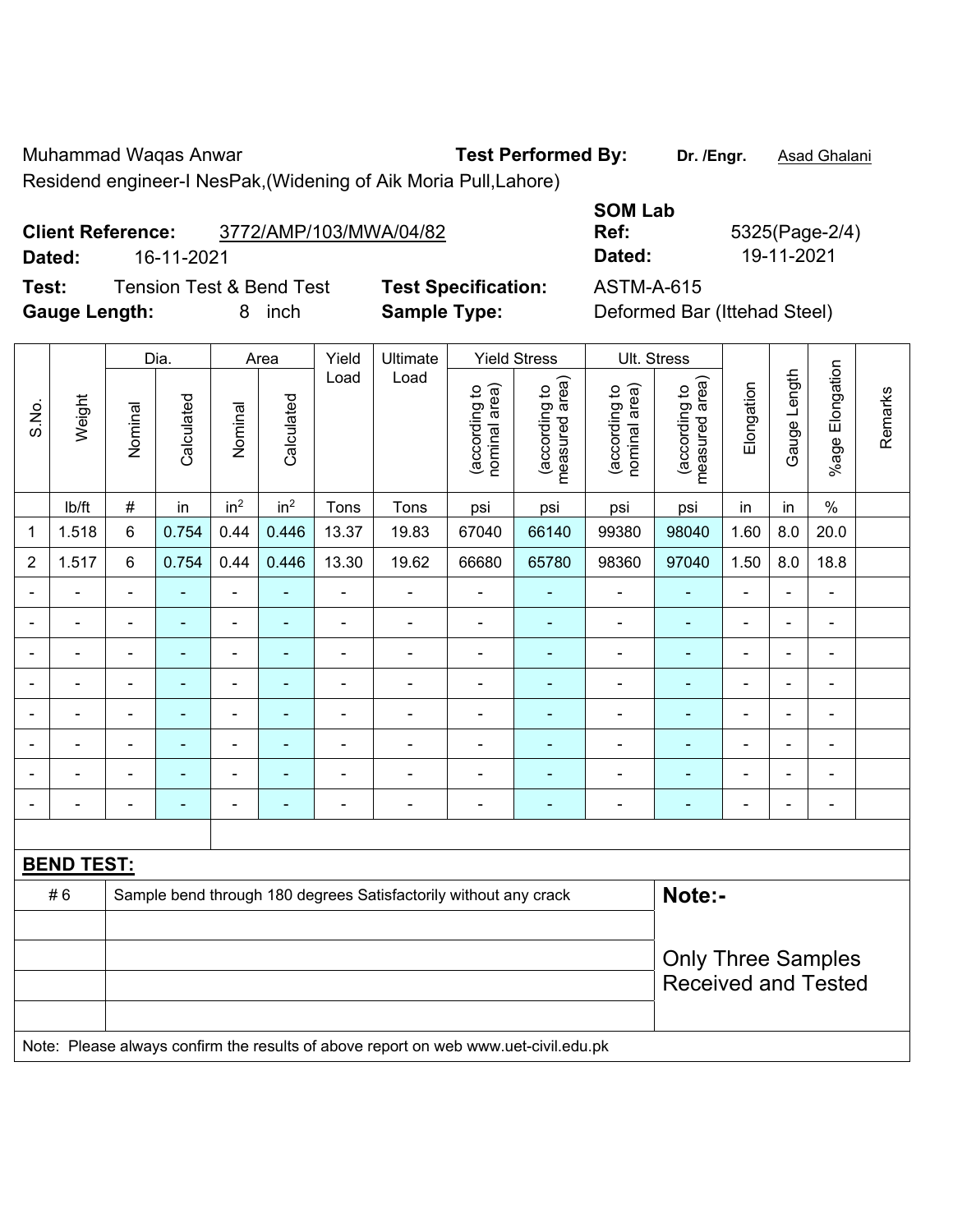Muhammad Waqas Anwar **Test Performed By:** Dr. /Engr. **Asad Ghalani** Residend engineer-I NesPak,(Widening of Aik Moria Pull,Lahore)

| Dated:<br>16-11-2021 |                   |                                                                                                                                                                                    |                    |                 |                    |                |                                                                  |                                | Dated:                                                 | 19-11-2021                     |                                                |                |                          |                    |         |
|----------------------|-------------------|------------------------------------------------------------------------------------------------------------------------------------------------------------------------------------|--------------------|-----------------|--------------------|----------------|------------------------------------------------------------------|--------------------------------|--------------------------------------------------------|--------------------------------|------------------------------------------------|----------------|--------------------------|--------------------|---------|
| Test:                |                   | <b>Tension Test &amp; Bend Test</b><br><b>Test Specification:</b><br><b>ASTM-A-615</b><br><b>Gauge Length:</b><br><b>Sample Type:</b><br>Deformed Bar (Ittehad Steel)<br>8<br>inch |                    |                 |                    |                |                                                                  |                                |                                                        |                                |                                                |                |                          |                    |         |
| S.No.                | Weight            | Nominal                                                                                                                                                                            | Dia.<br>Calculated | Nominal         | Area<br>Calculated | Yield<br>Load  | Ultimate<br>Load                                                 | (according to<br>nominal area) | <b>Yield Stress</b><br>measured area)<br>(according to | (according to<br>nominal area) | Ult. Stress<br>measured area)<br>(according to | Elongation     | Gauge Length             | Elongation<br>%age | Remarks |
|                      | Ib/ft             | $\#$                                                                                                                                                                               | in                 | in <sup>2</sup> | in <sup>2</sup>    | Tons           | Tons                                                             | psi                            | psi                                                    | psi                            | psi                                            | in             | in                       | $\%$               |         |
| $\mathbf 1$          | 0.647             | $\overline{4}$                                                                                                                                                                     | 0.492              | 0.20            | 0.190              | 5.96           | 8.82                                                             | 65760                          | 69220                                                  | 97230                          | 102350                                         | 1.50           | 8.0                      | 18.8               |         |
| $\overline{2}$       | 0.652             | 4                                                                                                                                                                                  | 0.494              | 0.20            | 0.192              | 5.91           | 8.84                                                             | 65200                          | 67920                                                  | 97460                          | 101520                                         | 1.50           | 8.0                      | 18.8               |         |
|                      |                   |                                                                                                                                                                                    |                    |                 |                    |                | $\blacksquare$                                                   |                                | ÷                                                      |                                |                                                | $\blacksquare$ |                          |                    |         |
|                      |                   | $\blacksquare$                                                                                                                                                                     | ۰                  | ۰               | ۰                  | $\overline{a}$ | $\overline{\phantom{0}}$                                         |                                | $\blacksquare$                                         | $\blacksquare$                 |                                                | $\blacksquare$ | $\overline{\phantom{0}}$ | $\blacksquare$     |         |
|                      |                   |                                                                                                                                                                                    |                    |                 |                    |                |                                                                  |                                | ۳                                                      |                                |                                                |                |                          |                    |         |
|                      |                   |                                                                                                                                                                                    |                    | ۰               |                    |                | $\blacksquare$                                                   |                                | $\blacksquare$                                         | $\blacksquare$                 |                                                | ÷              | Ē,                       |                    |         |
|                      |                   |                                                                                                                                                                                    | ÷,                 |                 |                    |                |                                                                  |                                | ä,                                                     | ä,                             |                                                | ä,             | L,                       |                    |         |
|                      |                   |                                                                                                                                                                                    |                    |                 |                    |                |                                                                  |                                | $\blacksquare$                                         |                                |                                                | $\overline{a}$ |                          |                    |         |
|                      |                   |                                                                                                                                                                                    |                    |                 |                    |                |                                                                  |                                |                                                        |                                |                                                | $\blacksquare$ |                          |                    |         |
|                      |                   |                                                                                                                                                                                    |                    |                 |                    |                |                                                                  |                                | ۳                                                      | $\blacksquare$                 |                                                |                |                          |                    |         |
|                      |                   |                                                                                                                                                                                    |                    |                 |                    |                |                                                                  |                                |                                                        |                                |                                                |                |                          |                    |         |
|                      | <b>BEND TEST:</b> |                                                                                                                                                                                    |                    |                 |                    |                |                                                                  |                                |                                                        |                                |                                                |                |                          |                    |         |
|                      | #4                |                                                                                                                                                                                    |                    |                 |                    |                | Sample bend through 180 degrees Satisfactorily without any crack |                                |                                                        | Note:-                         |                                                |                |                          |                    |         |

| #4 | Sample bend through 180 degrees Satisfactorily without any crack                    | Note:-                     |
|----|-------------------------------------------------------------------------------------|----------------------------|
|    |                                                                                     |                            |
|    |                                                                                     | <b>Only Three Samples</b>  |
|    |                                                                                     | <b>Received and Tested</b> |
|    |                                                                                     |                            |
|    | Note: Please always confirm the results of above report on web www.uet-civil.edu.pk |                            |

**SOM Lab** 

**Ref:** 5325(Page-3/4)

**Client Reference:** 3772/AMP/103/MWA/04/83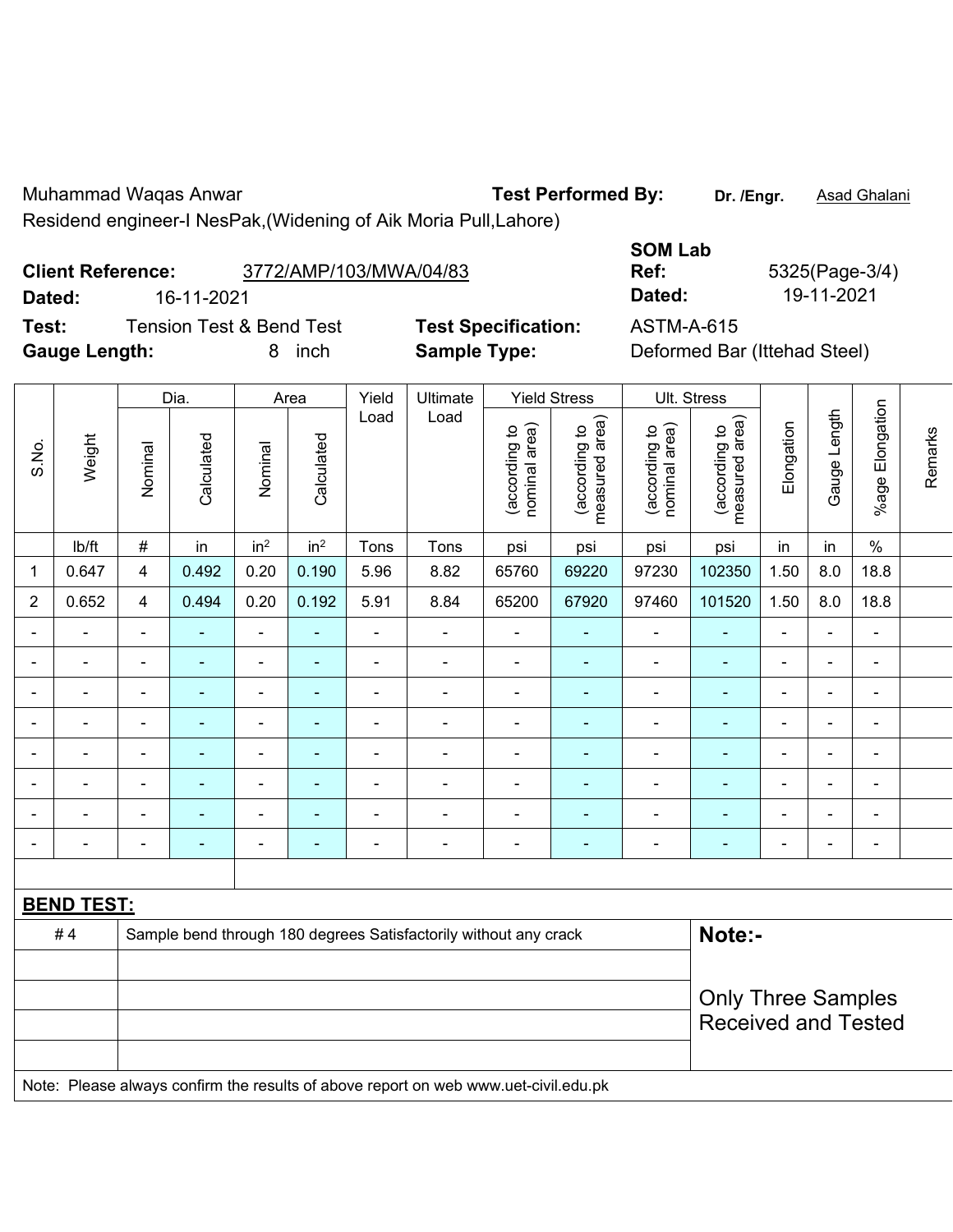M Waqas Anwar **Test Performed By:** Dr. /Engr. **Asad Ghalani** Residend engineer NesPak,(Construction of Canal bank Rd from Sunder to Manga Raiwind Rd,Lahore)

| <b>Client Reference:</b> | 3772/MCR/103/MWA/01/17 |
|--------------------------|------------------------|
|                          |                        |

**Test:** Tension Test & Bend Test **Test Specification:** ASTM-A-615 **Gauge Length:** 8 inch **Sample Type:** Deformed Bar (Model Steel)

**SOM Lab Ref:** 5325(Page-4/4) **Dated:** 17-11-2021 **Dated:** 19-11-2021

|                          |                   |                          | Dia.                     |                              | Area            | Yield          | Ultimate                                                                            |                                | <b>Yield Stress</b>             |                                | Ult. Stress                                 |                |                |                              |         |
|--------------------------|-------------------|--------------------------|--------------------------|------------------------------|-----------------|----------------|-------------------------------------------------------------------------------------|--------------------------------|---------------------------------|--------------------------------|---------------------------------------------|----------------|----------------|------------------------------|---------|
| S.No.                    | Weight            | Nominal                  | Calculated               | Nominal                      | Calculated      | Load           | Load                                                                                | (according to<br>nominal area) | (according to<br>measured area) | nominal area)<br>(according to | (according to<br>measured area)<br>measured | Elongation     | Gauge Length   | Elongation<br>$%$ age        | Remarks |
|                          | lb/ft             | $\#$                     | in                       | in <sup>2</sup>              | in <sup>2</sup> | Tons           | Tons                                                                                | psi                            | psi                             | psi                            | psi                                         | in             | in             | $\%$                         |         |
| 1                        | 0.649             | $\overline{4}$           | 0.493                    | 0.20                         | 0.191           | 7.00           | 8.92                                                                                | 77230                          | 80870                           | 98360                          | 102990                                      | 1.60           | 8.0            | 20.0                         |         |
| $\overline{2}$           | 0.648             | $\overline{4}$           | 0.492                    | 0.20                         | 0.190           | 6.70           | 8.87                                                                                | 73850                          | 77740                           | 97800                          | 102940                                      | 1.50           | 8.0            | 18.8                         |         |
|                          |                   | $\blacksquare$           | ä,                       | ÷,                           | $\blacksquare$  | ä,             | ä,                                                                                  | $\blacksquare$                 | $\blacksquare$                  | $\blacksquare$                 | ÷,                                          | L.             |                | $\blacksquare$               |         |
|                          |                   |                          | $\blacksquare$           | $\blacksquare$               |                 |                | ÷,                                                                                  | $\blacksquare$                 | ٠                               | $\blacksquare$                 |                                             | $\blacksquare$ |                |                              |         |
| $\overline{\phantom{0}}$ |                   | $\blacksquare$           | $\overline{\phantom{0}}$ | $\overline{\phantom{a}}$     | $\blacksquare$  | $\blacksquare$ | $\qquad \qquad \blacksquare$                                                        | $\overline{\phantom{a}}$       | ۰                               | $\overline{\phantom{0}}$       | $\blacksquare$                              | $\blacksquare$ | $\blacksquare$ | $\overline{\phantom{a}}$     |         |
|                          |                   | $\overline{\phantom{a}}$ | ä,                       | $\blacksquare$               | $\blacksquare$  | Ē,             | $\qquad \qquad \blacksquare$                                                        | $\blacksquare$                 | ۰                               | $\overline{\phantom{a}}$       | $\blacksquare$                              | $\blacksquare$ |                | $\blacksquare$               |         |
| $\blacksquare$           |                   | $\blacksquare$           | $\blacksquare$           | $\qquad \qquad \blacksquare$ | $\blacksquare$  | $\blacksquare$ | $\qquad \qquad \blacksquare$                                                        | $\blacksquare$                 | ٠                               | $\overline{\phantom{a}}$       | $\blacksquare$                              | $\blacksquare$ |                | $\qquad \qquad \blacksquare$ |         |
|                          |                   | ä,                       | $\blacksquare$           | $\blacksquare$               | ٠               | L,             | ä,                                                                                  | ÷                              | ۰                               | $\blacksquare$                 | L,                                          |                |                | ä,                           |         |
|                          |                   |                          |                          |                              |                 |                | -                                                                                   | $\blacksquare$                 |                                 |                                |                                             |                |                | $\blacksquare$               |         |
| $\blacksquare$           |                   | ä,                       | $\blacksquare$           | $\overline{\phantom{a}}$     | $\blacksquare$  | ä,             | $\qquad \qquad \blacksquare$                                                        | $\blacksquare$                 | $\blacksquare$                  | $\overline{\phantom{a}}$       | $\blacksquare$                              | $\blacksquare$ | $\blacksquare$ | $\blacksquare$               |         |
|                          |                   |                          |                          |                              |                 |                |                                                                                     |                                |                                 |                                |                                             |                |                |                              |         |
|                          | <b>BEND TEST:</b> |                          |                          |                              |                 |                |                                                                                     |                                |                                 |                                |                                             |                |                |                              |         |
|                          | #4                |                          |                          |                              |                 |                | Sample bend through 180 degrees Satisfactorily without any crack                    |                                |                                 |                                | Note:-                                      |                |                |                              |         |
|                          |                   |                          |                          |                              |                 |                |                                                                                     |                                |                                 |                                |                                             |                |                |                              |         |
|                          |                   |                          |                          |                              |                 |                |                                                                                     |                                |                                 |                                | <b>Only Three Samples</b>                   |                |                |                              |         |
|                          |                   |                          |                          |                              |                 |                | <b>Received and Tested</b>                                                          |                                |                                 |                                |                                             |                |                |                              |         |
|                          |                   |                          |                          |                              |                 |                |                                                                                     |                                |                                 |                                |                                             |                |                |                              |         |
|                          |                   |                          |                          |                              |                 |                | Note: Please always confirm the results of above report on web www.uet-civil.edu.pk |                                |                                 |                                |                                             |                |                |                              |         |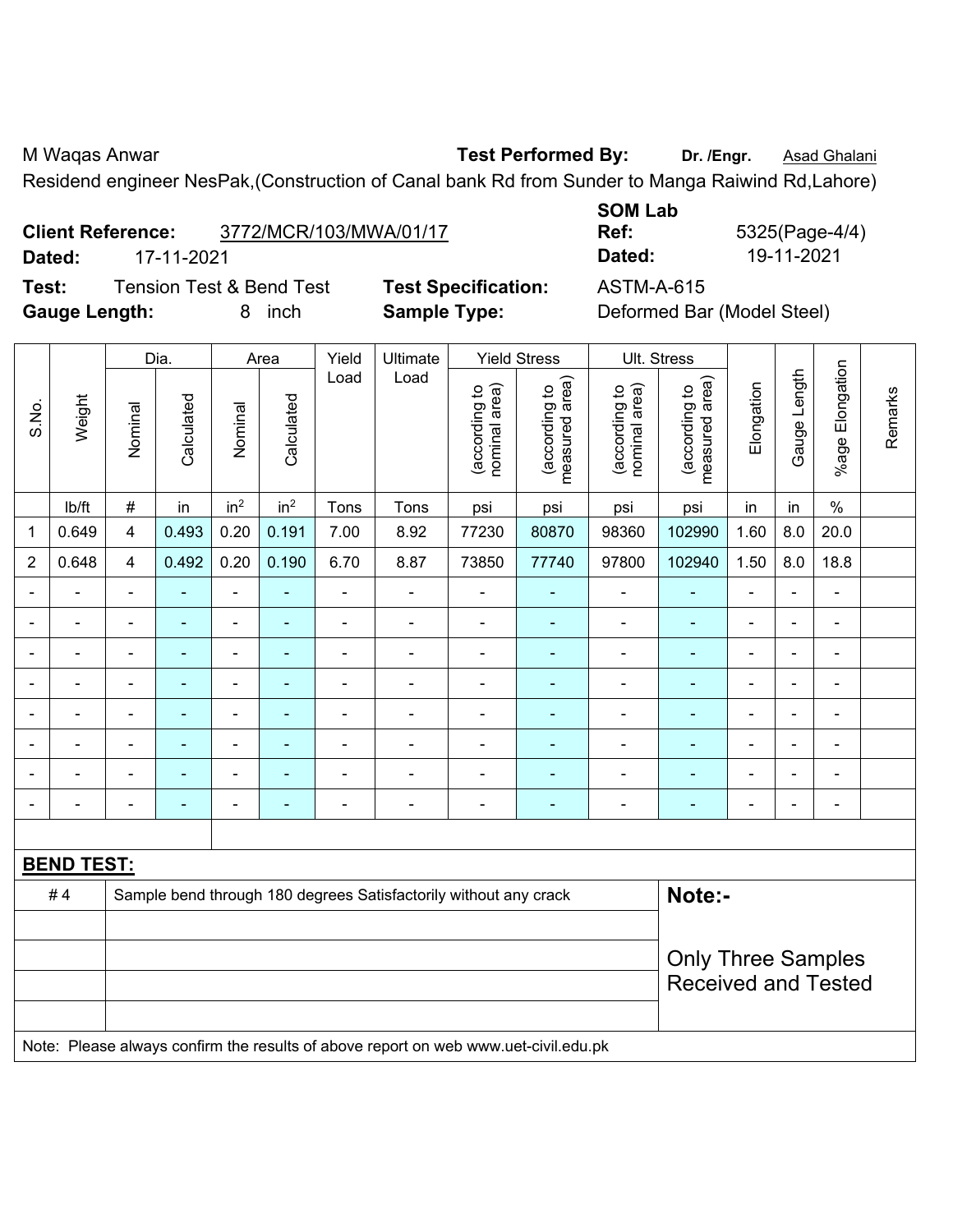Muhammad Shahbaz **Test Performed By: Dr. /Engr.** Asad Ghalani

Imperium Hospitality (Pvt.)Ltd. Lahore

| <b>Client Reference:</b> | IHPL/Steel/0150 | Ref    | 5326(Page-1 |
|--------------------------|-----------------|--------|-------------|
| Dated:                   | 18-11-2021      | Dated: | 19-11-2021  |

**Test:** Tension Test & Bend Test **Test Specification:** ASTM-A-615

**Gauge Length:** 8 inch **Sample Type:** Deformed Bar

 $\top$ 

 $\overline{1}$ 

 $\overline{\phantom{a}}$ 

 $\overline{\phantom{a}}$ 

**SOM Lab Ref:** 5326(Page-1/4)

|                |                      |                | Dia.       | Area            |                 | Yield | Ultimate                                                                            |                                | <b>Yield Stress</b>                |                                | Ult. Stress                     |                |              |                          |         |
|----------------|----------------------|----------------|------------|-----------------|-----------------|-------|-------------------------------------------------------------------------------------|--------------------------------|------------------------------------|--------------------------------|---------------------------------|----------------|--------------|--------------------------|---------|
| S.No.          | Weight               | Nominal        | Calculated | Nominal         | Calculated      | Load  | Load                                                                                | nominal area)<br>(according to | area)<br>(according to<br>neasured | nominal area)<br>(according to | (according to<br>measured area) | Elongation     | Gauge Length | Elongation<br>$%$ age    | Remarks |
|                | lb/ft                | #              | in         | in <sup>2</sup> | in <sup>2</sup> | Tons  | Tons                                                                                | psi                            | psi                                | psi                            | psi                             | in             | in           | $\%$                     |         |
| 1              | 2.664                | 8              | 0.998      | 0.79            | 0.783           | 24.72 | 37.18                                                                               | 69010                          | 69630                              | 103790                         | 104710                          | 1.40           | 8.0          | 17.5                     |         |
| $\overline{2}$ | 2.713                | 8              | 1.007      | 0.79            | 0.797           | 25.15 | 39.01                                                                               | 70210                          | 69590                              | 108910                         | 107950                          | 1.20           | 8.0          | 15.0                     |         |
| 3              | 2.686                | 8              | 1.002      | 0.79            | 0.789           | 24.67 | 37.36                                                                               | 68870                          | 68960                              | 104300                         | 104430                          | 1.30           | 8.0          | 16.3                     |         |
|                |                      |                |            |                 |                 |       |                                                                                     |                                |                                    |                                |                                 |                |              |                          |         |
|                |                      |                |            |                 |                 |       |                                                                                     |                                |                                    |                                |                                 |                |              |                          |         |
|                |                      | ä,             |            | $\blacksquare$  | ۰               | L,    |                                                                                     | ä,                             |                                    | $\blacksquare$                 |                                 | ä,             |              | ä,                       |         |
|                |                      | $\blacksquare$ | ٠          | ÷               | $\blacksquare$  | ä,    |                                                                                     | $\blacksquare$                 | $\overline{\phantom{a}}$           | $\overline{a}$                 | $\blacksquare$                  | $\blacksquare$ |              | $\blacksquare$           |         |
|                |                      |                |            |                 |                 |       |                                                                                     |                                |                                    | $\blacksquare$                 |                                 |                |              |                          |         |
|                |                      |                |            |                 |                 |       |                                                                                     |                                |                                    |                                |                                 |                |              |                          |         |
|                |                      | $\blacksquare$ |            |                 |                 |       |                                                                                     | $\blacksquare$                 |                                    | $\overline{a}$                 |                                 | $\blacksquare$ |              | $\overline{\phantom{a}}$ |         |
|                | <b>Witnessed By:</b> |                |            |                 |                 |       | Engr. Rafi Ullah, Engr. Ali Hasnain Khan (KingCrete)                                |                                |                                    |                                |                                 |                |              |                          |         |
|                | <b>BEND TEST:</b>    |                |            |                 |                 |       |                                                                                     |                                |                                    |                                |                                 |                |              |                          |         |
|                | # 8                  |                |            |                 |                 |       | Sample bend through 180 degrees Satisfactorily without any crack                    |                                |                                    |                                | Note:-                          |                |              |                          |         |
|                | #8                   |                |            |                 |                 |       | Sample bend through 180 degrees Satisfactorily without any crack                    |                                |                                    |                                |                                 |                |              |                          |         |
|                |                      |                |            |                 |                 |       | <b>Only Five Samples</b><br><b>Received and Tested</b>                              |                                |                                    |                                |                                 |                |              |                          |         |
|                |                      |                |            |                 |                 |       | Note: Please always confirm the results of above report on web www.uet-civil.edu.pk |                                |                                    |                                |                                 |                |              |                          |         |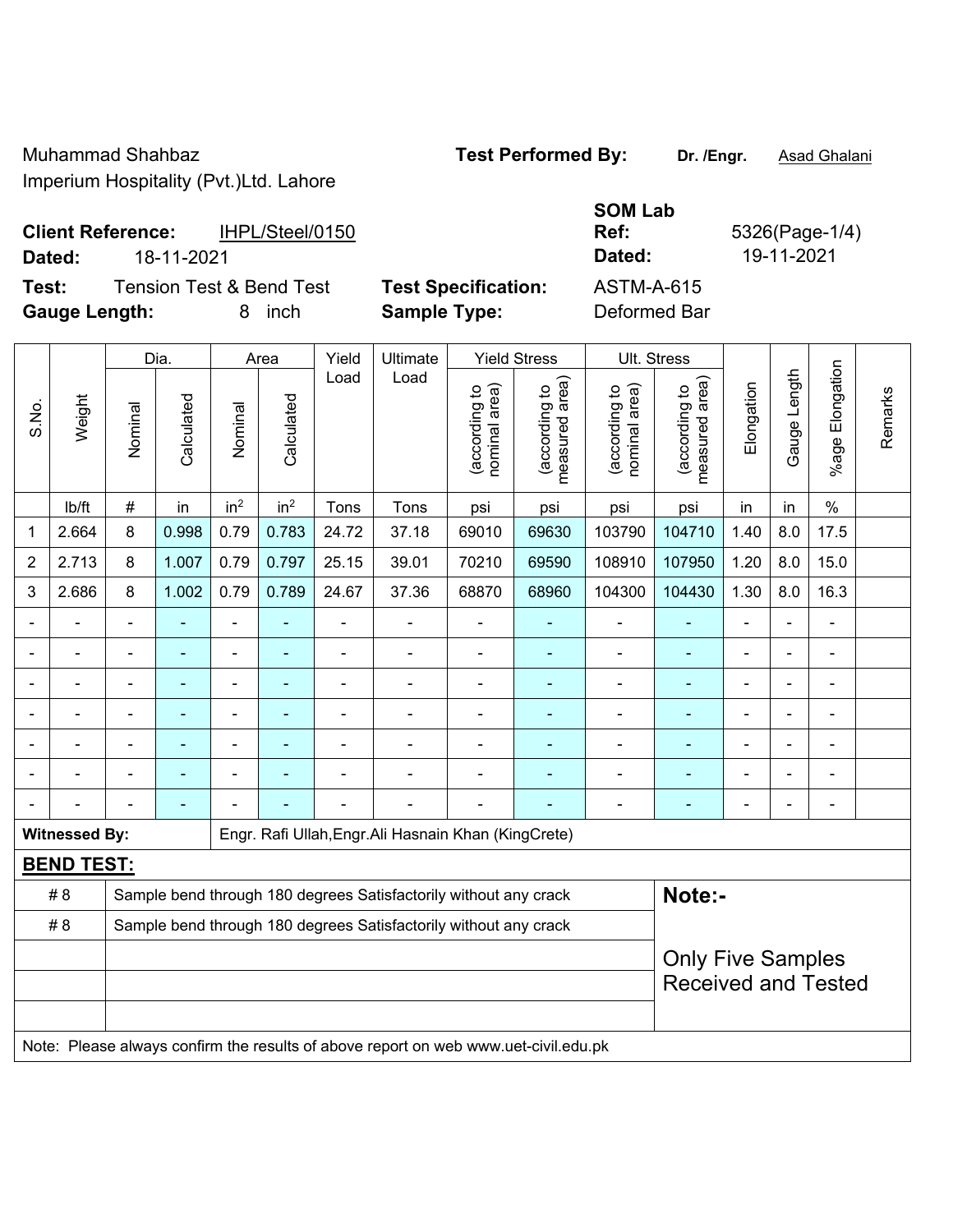Muhammad Shahbaz **Test Performed By: Dr. /Engr.** Asad Ghalani

Imperium Hospitality (Pvt.)Ltd. Lahore

### **Client Reference:** IHPL/Steel/0151 **Dated:** 18-11-2021 **Dated:** 19-11-2021

**Test:** Tension Test & Bend Test Test Specification: **Gauge Length:** 8 inch **Sample Type:** Deformed Bar

| SUM Lab    |      |
|------------|------|
| Ref:       | 5326 |
| Dated:     | 19-  |
| ASTM-A-615 |      |
| . <i>.</i> |      |

**Some** ...

**Ref:** 5326(Page-2/4)

|                |                      | Dia.           |            |                 | Area            |       | Ultimate<br>Yield                                                                   |                                | <b>Yield Stress</b>                | Ult. Stress                    |                                 |                          |                |                            |         |
|----------------|----------------------|----------------|------------|-----------------|-----------------|-------|-------------------------------------------------------------------------------------|--------------------------------|------------------------------------|--------------------------------|---------------------------------|--------------------------|----------------|----------------------------|---------|
| S.No.          | Weight               | Nominal        | Calculated | Nominal         | Calculated      | Load  | Load                                                                                | nominal area)<br>(according to | area)<br>(according to<br>measured | nominal area)<br>(according to | measured area)<br>(according to | Elongation               | Gauge Length   | Elongation<br>$%$ age      | Remarks |
|                | Ib/ft                | $\#$           | in         | in <sup>2</sup> | in <sup>2</sup> | Tons  | Tons                                                                                | psi                            | psi                                | psi                            | psi                             | in                       | in             | $\%$                       |         |
| 1              | 2.664                | 8              | 0.998      | 0.79            | 0.783           | 24.72 | 37.18                                                                               | 69010                          | 69630                              | 103790                         | 104710                          | 1.40                     | 8.0            | 17.5                       |         |
| $\overline{2}$ | 2.713                | 8              | 1.007      | 0.79            | 0.797           | 25.15 | 39.01                                                                               | 70210                          | 69590                              | 108910                         | 107950                          | 1.20                     | 8.0            | 15.0                       |         |
| 3              | 2.686                | 8              | 1.002      | 0.79            | 0.789           | 24.67 | 37.36                                                                               | 68870                          | 68960                              | 104300                         | 104430                          | 1.30                     | 8.0            | 16.3                       |         |
|                |                      |                |            | $\blacksquare$  |                 |       |                                                                                     |                                |                                    |                                |                                 |                          |                |                            |         |
|                |                      |                |            | $\blacksquare$  | ÷               |       |                                                                                     |                                |                                    | $\blacksquare$                 |                                 |                          |                | ۰                          |         |
|                |                      | $\blacksquare$ |            | ä,              | ä,              |       |                                                                                     | ä,                             |                                    | $\blacksquare$                 | ۰                               | $\blacksquare$           | $\blacksquare$ | $\blacksquare$             |         |
|                |                      | $\blacksquare$ |            | $\blacksquare$  | $\blacksquare$  |       |                                                                                     | $\blacksquare$                 |                                    | $\overline{\phantom{a}}$       | ÷                               | $\blacksquare$           | $\blacksquare$ | ۰                          |         |
|                |                      |                |            | ä,              |                 |       |                                                                                     |                                |                                    |                                | ä,                              |                          |                | $\blacksquare$             |         |
|                |                      |                |            |                 |                 |       |                                                                                     |                                |                                    |                                |                                 |                          |                |                            |         |
|                |                      |                |            |                 |                 |       |                                                                                     |                                |                                    | $\overline{a}$                 |                                 |                          |                | ۰                          |         |
|                | <b>Witnessed By:</b> |                |            |                 |                 |       | Engr. Rafi Ullah, Engr. Ali Hasnain Khan (KingCrete)                                |                                |                                    |                                |                                 |                          |                |                            |         |
|                | <b>BEND TEST:</b>    |                |            |                 |                 |       |                                                                                     |                                |                                    |                                |                                 |                          |                |                            |         |
|                | # 8                  |                |            |                 |                 |       | Sample bend through 180 degrees Satisfactorily without any crack                    |                                |                                    |                                | Note:-                          |                          |                |                            |         |
|                | # 8                  |                |            |                 |                 |       | Sample bend through 180 degrees Satisfactorily without any crack                    |                                |                                    |                                |                                 |                          |                |                            |         |
|                |                      |                |            |                 |                 |       |                                                                                     |                                |                                    |                                |                                 | <b>Only Five Samples</b> |                | <b>Received and Tested</b> |         |
|                |                      |                |            |                 |                 |       | Note: Please always confirm the results of above report on web www.uet-civil.edu.pk |                                |                                    |                                |                                 |                          |                |                            |         |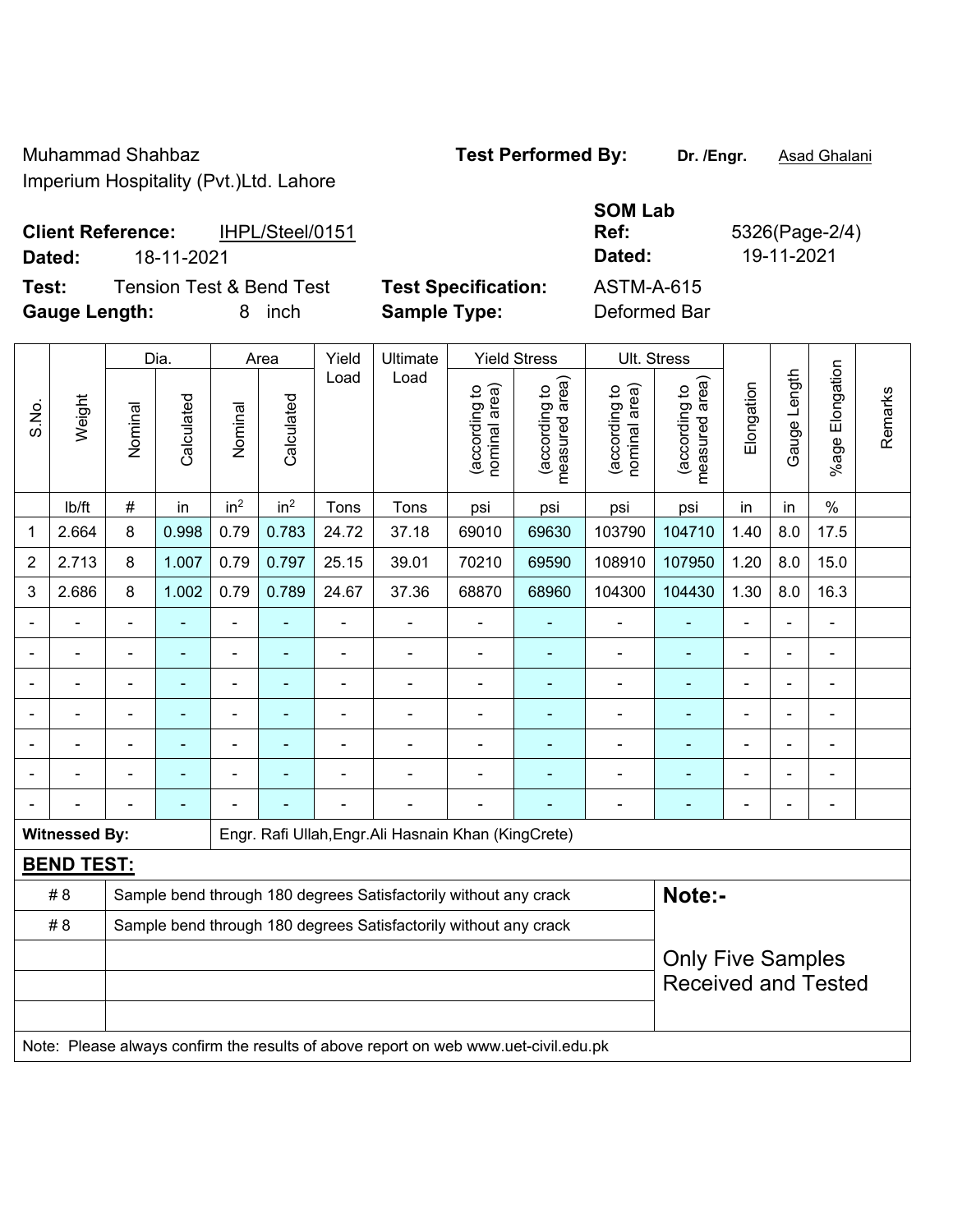Muhammad Shahbaz **Test Performed By: Dr. /Engr.** Asad Ghalani

Imperium Hospitality (Pvt.)Ltd. Lahore

### **Client Reference:** IHPL/Steel/0152 **Dated:** 19-11-2021 **Dated:** 19-11-2021

**Test:** Tension Test & Bend Test **Test Specification: Gauge Length:** 8 inch **Sample Type:** Deformed Bar

| <b>SOM Lab</b><br>Ref: | 5326 |
|------------------------|------|
| <b>Dated:</b>          | 19-1 |
| ASTM-A-615             |      |
| . <i>.</i>             |      |

|       |                      |                | Dia.           |                 | Area            | Yield          | Ultimate                                                                            |                                | <b>Yield Stress</b>             |                                | Ult. Stress                                            |                |                |                       |         |
|-------|----------------------|----------------|----------------|-----------------|-----------------|----------------|-------------------------------------------------------------------------------------|--------------------------------|---------------------------------|--------------------------------|--------------------------------------------------------|----------------|----------------|-----------------------|---------|
| S.No. | Weight               | Nominal        | Calculated     | Nominal         | Calculated      | Load           | Load                                                                                | nominal area)<br>(according to | (according to<br>measured area) | (according to<br>nominal area) | (according to<br>measured area)                        | Elongation     | Gauge Length   | Elongation<br>$%$ age | Remarks |
|       | lb/ft                | #              | in             | in <sup>2</sup> | in <sup>2</sup> | Tons           | Tons                                                                                | psi                            | psi                             | psi                            | psi                                                    | in             | in             | $\%$                  |         |
| 1     | 2.734                | 8              | 1.011          | 0.79            | 0.803           | 24.63          | 38.94                                                                               | 68760                          | 108710                          | 106950                         | 1.30                                                   | 8.0            | 16.3           |                       |         |
| 2     | 2.663                | 8              | 0.998          | 0.79            | 0.783           | 24.97          | 39.11                                                                               | 69720                          | 70350                           | 109190                         | 110170                                                 | 1.30           | 8.0            | 16.3                  |         |
| 3     | 2.684                | 8              | 1.002          | 0.79            | 0.789           | 26.91          | 36.82                                                                               | 75130                          | 75230                           | 102790                         | 102920                                                 | 1.20           | 8.0            | 15.0                  |         |
|       |                      | $\blacksquare$ | ÷              | $\blacksquare$  | $\blacksquare$  | $\blacksquare$ | ÷,                                                                                  | $\blacksquare$                 |                                 | $\blacksquare$                 | $\blacksquare$                                         | $\blacksquare$ | ÷.             | $\blacksquare$        |         |
|       | $\blacksquare$       | L,             | $\blacksquare$ | ÷,              | ä,              | L,             | $\blacksquare$                                                                      | $\blacksquare$                 | L,                              | ä,                             | ä,                                                     | ä,             | ÷.             | $\blacksquare$        |         |
|       | $\blacksquare$       | $\blacksquare$ | ÷              | $\blacksquare$  | $\blacksquare$  | $\blacksquare$ | ۰                                                                                   | $\blacksquare$                 | ۳                               | $\blacksquare$                 | $\overline{\phantom{0}}$                               | $\blacksquare$ | $\blacksquare$ | $\blacksquare$        |         |
|       |                      |                | ۰              | ÷,              |                 |                |                                                                                     | $\blacksquare$                 |                                 |                                |                                                        |                |                |                       |         |
|       |                      |                |                |                 |                 |                |                                                                                     |                                |                                 |                                |                                                        |                |                | $\blacksquare$        |         |
|       |                      |                | ۰              | $\blacksquare$  |                 |                |                                                                                     |                                | ۳                               | $\blacksquare$                 |                                                        | $\blacksquare$ | $\blacksquare$ | $\blacksquare$        |         |
|       |                      |                | ۰              |                 |                 |                | $\blacksquare$                                                                      | $\blacksquare$                 |                                 | $\blacksquare$                 | $\blacksquare$                                         | $\blacksquare$ | $\blacksquare$ | $\blacksquare$        |         |
|       | <b>Witnessed By:</b> |                |                |                 |                 |                | Engr. Rafi Ullah, Engr. Ali Hasnain Khan (KingCrete)                                |                                |                                 |                                |                                                        |                |                |                       |         |
|       | <b>BEND TEST:</b>    |                |                |                 |                 |                |                                                                                     |                                |                                 |                                |                                                        |                |                |                       |         |
|       | # 8                  |                |                |                 |                 |                | Sample bend through 180 degrees Satisfactorily without any crack                    |                                |                                 |                                | Note:-                                                 |                |                |                       |         |
|       | # 8                  |                |                |                 |                 |                | Sample bend through 180 degrees Satisfactorily without any crack                    |                                |                                 |                                |                                                        |                |                |                       |         |
|       |                      |                |                |                 |                 |                |                                                                                     |                                |                                 |                                | <b>Only Five Samples</b><br><b>Received and Tested</b> |                |                |                       |         |
|       |                      |                |                |                 |                 |                | Note: Please always confirm the results of above report on web www.uet-civil.edu.pk |                                |                                 |                                |                                                        |                |                |                       |         |

 $\delta$ (Page-3/4)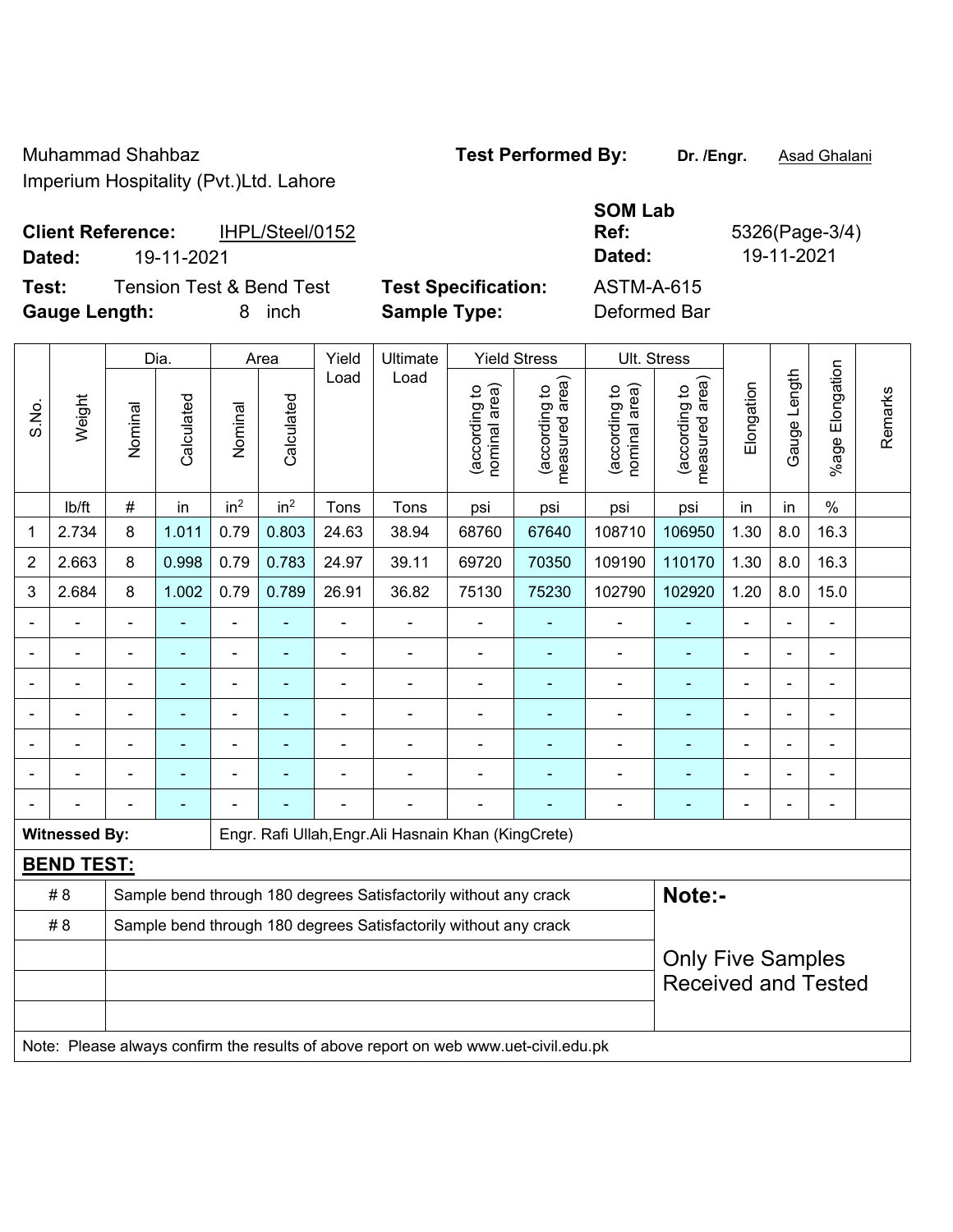Muhammad Shahbaz **Test Performed By: Dr. /Engr.** Asad Ghalani Imperium Hospitality (Pvt.)Ltd. Lahore

| <b>Client Reference:</b> | IHPL/Steel/0153 | <b>Ref</b> | 5326(Page-4) |
|--------------------------|-----------------|------------|--------------|
| Dated:                   | 19-11-2021      | Dated:     | 19-11-2021   |

**SOM Lab Ref:** 5326(Page-4/4)

**Test:** Tension Test & Bend Test **Test Specification:** ASTM-A-615 **Gauge Length:** 8 inch **Sample Type:** Deformed Bar

|                          |                      |                          | Dia.       |                              | Area            | Yield | Ultimate                                                                            |                                | <b>Yield Stress</b>             |                                | Ult. Stress                     |                            |              |                       |         |
|--------------------------|----------------------|--------------------------|------------|------------------------------|-----------------|-------|-------------------------------------------------------------------------------------|--------------------------------|---------------------------------|--------------------------------|---------------------------------|----------------------------|--------------|-----------------------|---------|
| S.No.                    | Weight               | Nominal                  | Calculated | Nominal                      | Calculated      | Load  | Load                                                                                | nominal area)<br>(according to | (according to<br>measured area) | (according to<br>nominal area) | (according to<br>measured area) | Elongation                 | Gauge Length | Elongation<br>$%$ age | Remarks |
|                          | lb/ft                | $\#$                     | in         | in <sup>2</sup>              | in <sup>2</sup> | Tons  | Tons                                                                                | psi                            | psi                             | psi                            | psi                             | in                         | in           | $\%$                  |         |
| 1                        | 1.504                | $6\phantom{1}$           | 0.750      | 0.44                         | 0.442           | 12.92 | 19.85                                                                               | 64740                          | 64450                           | 99480                          | 99030                           | 1.60                       | 8.0          | 20.0                  |         |
| 2                        | 1.504                | $6\phantom{1}$           | 0.750      | 0.44                         | 0.442           | 12.98 | 19.87                                                                               | 65050                          | 64750                           | 99590                          | 99130                           | 1.50                       | 8.0          | 18.8                  |         |
| 3                        | 1.507                | $6\phantom{1}$           | 0.751      | 0.44                         | 0.443           | 12.97 | 19.93                                                                               | 65000                          | 64560                           | 99890                          | 99220                           | 1.60                       | 8.0          | 20.0                  |         |
|                          |                      | $\blacksquare$           | L,         | $\blacksquare$               |                 | ä,    | ÷,                                                                                  | $\blacksquare$                 | $\blacksquare$                  | $\blacksquare$                 | $\blacksquare$                  | $\overline{a}$             |              | $\blacksquare$        |         |
| $\overline{\phantom{0}}$ |                      | $\overline{\phantom{0}}$ | ä,         | $\qquad \qquad \blacksquare$ | $\blacksquare$  | ä,    | ÷                                                                                   | $\blacksquare$                 | $\blacksquare$                  | ÷                              | $\blacksquare$                  | $\overline{\phantom{0}}$   |              | ÷,                    |         |
|                          |                      | ÷                        | ÷,         | ÷                            | ٠               | ä,    | ÷                                                                                   | ä,                             | ÷                               | ÷                              | $\blacksquare$                  |                            |              | ÷,                    |         |
|                          |                      |                          |            | ÷                            |                 |       | $\blacksquare$                                                                      |                                | $\blacksquare$                  | ä,                             |                                 |                            |              | $\blacksquare$        |         |
|                          |                      |                          |            |                              |                 |       |                                                                                     |                                |                                 |                                |                                 |                            |              |                       |         |
|                          |                      |                          | ۰          | $\overline{\phantom{0}}$     |                 |       | $\overline{a}$                                                                      | $\blacksquare$                 | ۰                               | $\overline{\phantom{0}}$       |                                 |                            |              | $\blacksquare$        |         |
|                          |                      |                          | ä,         |                              |                 |       | ÷                                                                                   |                                |                                 | $\overline{a}$                 | $\blacksquare$                  | ٠                          |              | ÷,                    |         |
|                          | <b>Witnessed By:</b> |                          |            |                              |                 |       | Engr. Rafi Ullah, Engr. Ali Hasnain Khan (KingCrete)                                |                                |                                 |                                |                                 |                            |              |                       |         |
|                          | <b>BEND TEST:</b>    |                          |            |                              |                 |       |                                                                                     |                                |                                 |                                |                                 |                            |              |                       |         |
|                          | #6                   |                          |            |                              |                 |       | Sample bend through 180 degrees Satisfactorily without any crack                    |                                |                                 |                                | Note:-                          |                            |              |                       |         |
|                          | #6                   |                          |            |                              |                 |       | Sample bend through 180 degrees Satisfactorily without any crack                    |                                |                                 |                                |                                 |                            |              |                       |         |
|                          |                      |                          |            |                              |                 |       |                                                                                     |                                |                                 |                                | <b>Only Five Samples</b>        |                            |              |                       |         |
|                          |                      |                          |            |                              |                 |       |                                                                                     |                                |                                 |                                |                                 | <b>Received and Tested</b> |              |                       |         |
|                          |                      |                          |            |                              |                 |       |                                                                                     |                                |                                 |                                |                                 |                            |              |                       |         |
|                          |                      |                          |            |                              |                 |       | Note: Please always confirm the results of above report on web www.uet-civil.edu.pk |                                |                                 |                                |                                 |                            |              |                       |         |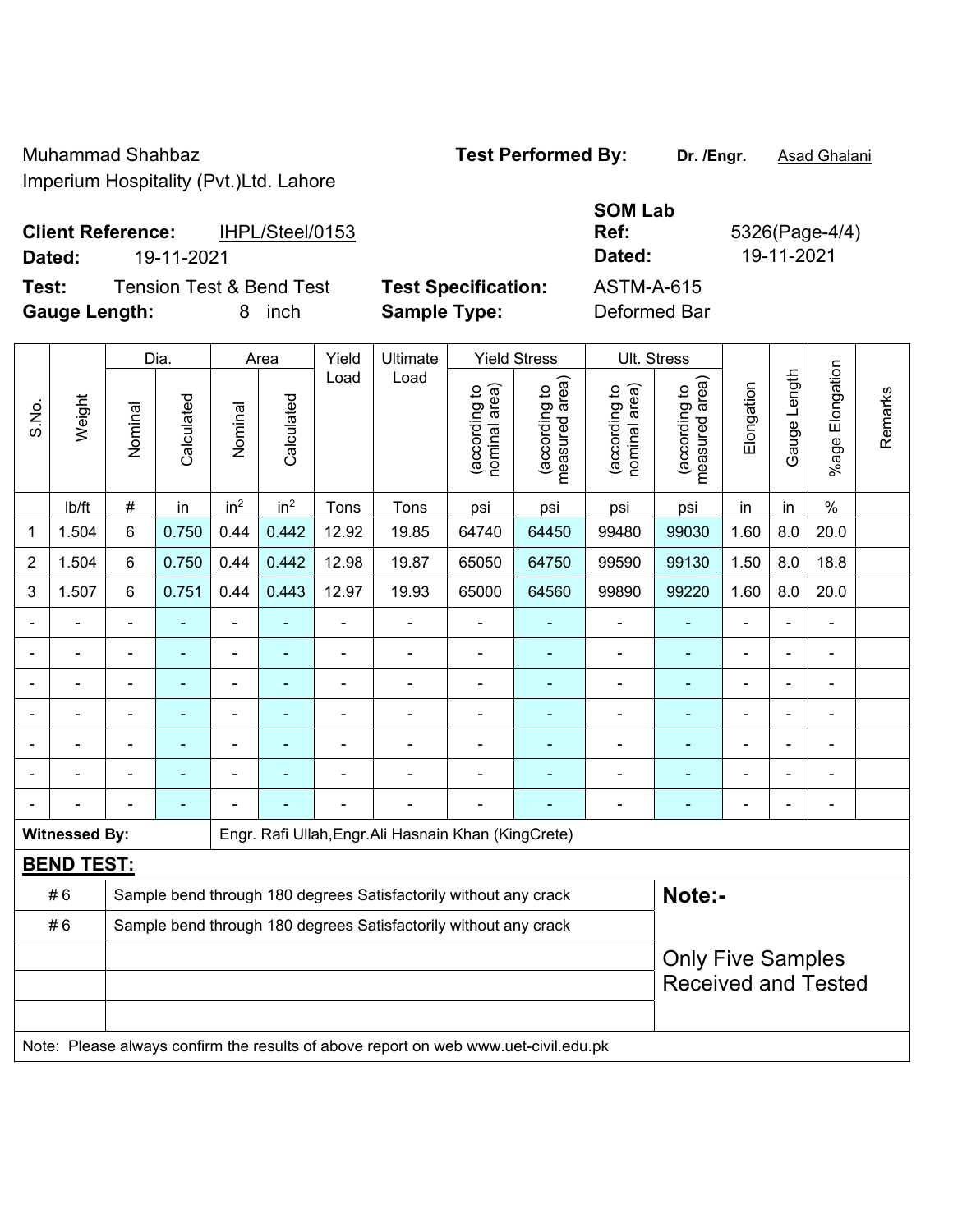Ittefaq Building Solutions,Lahore (Pvt)Ltd.(Master Textile Mills Ltd)( Ext. Of Spinning Unit M-7)

|                      | <b>Client Reference:</b> | IBS/M-7/Steel/15-10-21              |                            | <b>SOM Lab</b><br>Ref: |
|----------------------|--------------------------|-------------------------------------|----------------------------|------------------------|
| Dated:               | 18-11-2021               |                                     |                            | Dated:                 |
| Test:                |                          | <b>Tension Test &amp; Bend Test</b> | <b>Test Specification:</b> | <b>ASTM-A-615</b>      |
| <b>Gauge Length:</b> |                          | inch                                | <b>Sample Type:</b>        | Deformed Bar           |

**SOM Lab Ref:** 5327(Page-1/9) **Dated:** 18-11-2021 **Dated:** 19-11-2021

|       |                      |                | Dia.                     |                 | Area            | Yield          | Ultimate                                                                            |                                | <b>Yield Stress</b>             |                                | Ult. Stress                                          |                |                |                          |         |
|-------|----------------------|----------------|--------------------------|-----------------|-----------------|----------------|-------------------------------------------------------------------------------------|--------------------------------|---------------------------------|--------------------------------|------------------------------------------------------|----------------|----------------|--------------------------|---------|
| S.No. | Weight               | Nominal        | Calculated               | Nominal         | Calculated      | Load           | Load                                                                                | (according to<br>nominal area) | (according to<br>measured area) | (according to<br>nominal area) | (according to<br>measured area)                      | Elongation     | Gauge Length   | Elongation<br>$%$ age I  | Remarks |
|       | lb/ft                | #              | in                       | in <sup>2</sup> | in <sup>2</sup> | Tons           | Tons                                                                                | psi                            | psi                             | psi                            | psi                                                  | in             | in             | $\%$                     |         |
| 1     | 2.664                | 8              | 0.998                    | 0.79            | 0.783           | 24.72          | 37.18                                                                               | 69010                          | 69630                           | 103790                         | 104710                                               | 1.40           | 8.0            | 17.5                     |         |
|       |                      | ä,             | ٠                        | ä,              |                 | ÷,             | ä,                                                                                  | ä,                             | $\blacksquare$                  | $\blacksquare$                 | ÷                                                    | ä,             |                | $\blacksquare$           |         |
|       | ä,                   | $\blacksquare$ | $\blacksquare$           | ÷,              | $\blacksquare$  | $\blacksquare$ | $\blacksquare$                                                                      | ä,                             | ٠                               | $\blacksquare$                 | $\blacksquare$                                       | $\blacksquare$ | $\blacksquare$ | $\blacksquare$           |         |
|       |                      |                |                          |                 |                 |                | $\blacksquare$                                                                      |                                |                                 | Ē,                             | ٠                                                    |                |                | $\overline{\phantom{a}}$ |         |
|       |                      |                | $\blacksquare$           |                 |                 |                |                                                                                     | $\blacksquare$                 |                                 |                                | $\blacksquare$                                       |                |                |                          |         |
|       |                      |                |                          |                 |                 |                |                                                                                     |                                |                                 |                                |                                                      |                |                |                          |         |
|       | $\overline{a}$       |                | $\overline{\phantom{0}}$ | ۰               |                 |                | $\blacksquare$                                                                      | $\blacksquare$                 |                                 | $\blacksquare$                 | $\blacksquare$                                       | $\blacksquare$ |                | $\blacksquare$           |         |
|       |                      |                | ۰                        | $\overline{a}$  |                 |                | ä,                                                                                  | $\blacksquare$                 |                                 |                                | ٠                                                    | $\blacksquare$ |                | $\overline{\phantom{0}}$ |         |
|       |                      |                | $\blacksquare$           | $\overline{a}$  |                 |                | $\blacksquare$                                                                      | $\blacksquare$                 | $\blacksquare$                  | $\blacksquare$                 | ٠                                                    | $\blacksquare$ |                |                          |         |
|       |                      |                | ۰                        |                 |                 |                | $\blacksquare$                                                                      |                                |                                 | $\overline{\phantom{0}}$       | ÷,                                                   | ä,             |                | $\blacksquare$           |         |
|       | <b>Witnessed By:</b> |                |                          |                 |                 |                | Engr. Rafi Ullah, Engr. Ali Hasnain Khan (KingCrete)                                |                                |                                 |                                |                                                      |                |                |                          |         |
|       | <b>BEND TEST:</b>    |                |                          |                 |                 |                |                                                                                     |                                |                                 |                                |                                                      |                |                |                          |         |
|       | # 8                  |                |                          |                 |                 |                | Sample bend through 180 degrees Satisfactorily without any crack                    |                                |                                 |                                | Note:-                                               |                |                |                          |         |
|       | # 8                  |                |                          |                 |                 |                | Sample bend through 180 degrees Satisfactorily without any crack                    |                                |                                 |                                |                                                      |                |                |                          |         |
|       |                      |                |                          |                 |                 |                |                                                                                     |                                |                                 |                                | <b>Only One Sample</b><br><b>Received and Tested</b> |                |                |                          |         |
|       |                      |                |                          |                 |                 |                | Note: Please always confirm the results of above report on web www.uet-civil.edu.pk |                                |                                 |                                |                                                      |                |                |                          |         |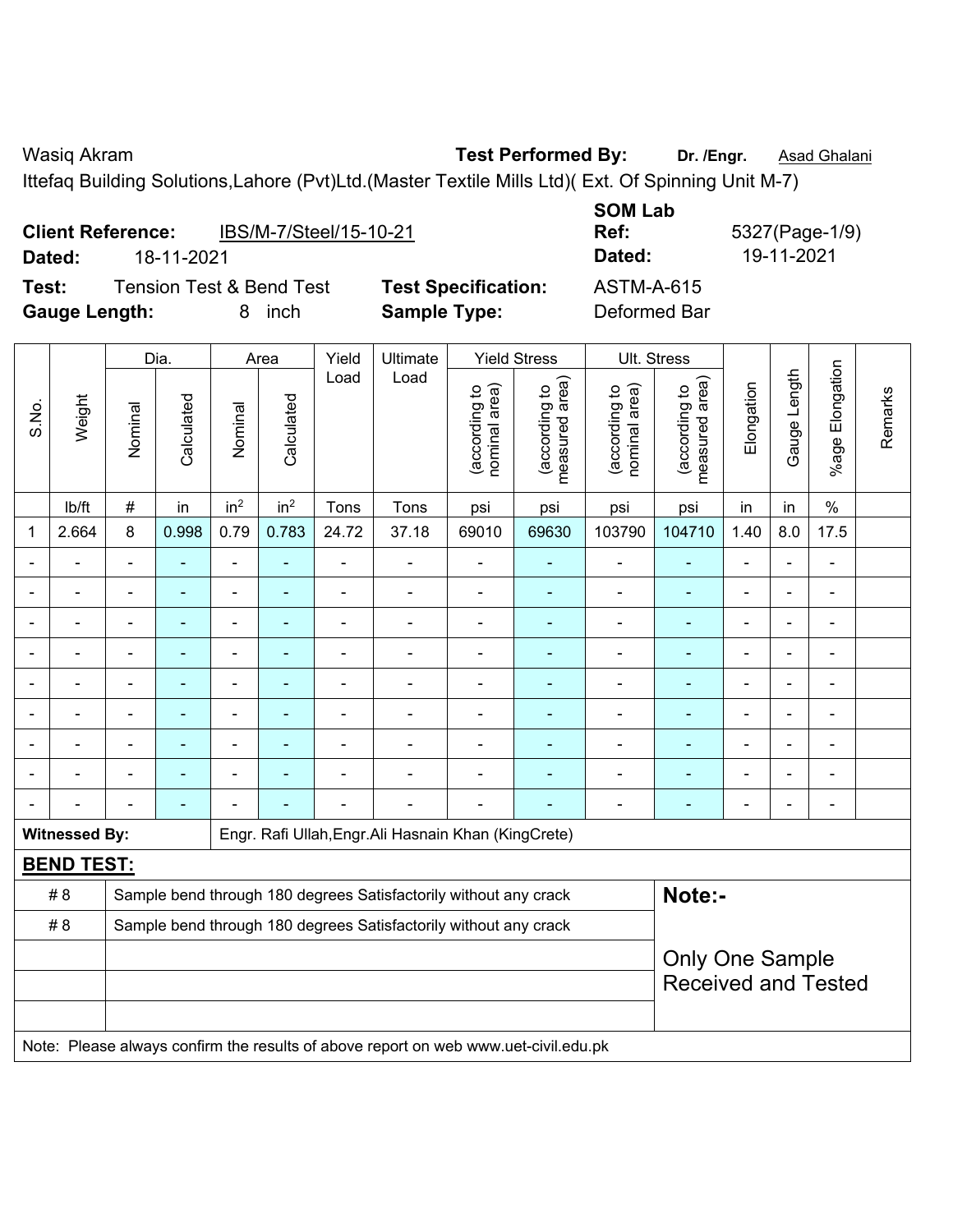Ittefaq Building Solutions,Lahore (Pvt)Ltd.(Master Textile Mills Ltd)( Ext. Of Spinning Unit M-7)

| <b>Client Reference:</b> |            |                          | IBS/M-7/Steel/15-11-21     | <b>SOM Lab</b><br>Ref: | 5327(Page-2) |
|--------------------------|------------|--------------------------|----------------------------|------------------------|--------------|
| Dated:                   | 18-11-2021 |                          |                            | Dated:                 | 19-11-2021   |
| Test:                    |            | Tension Test & Bend Test | <b>Test Specification:</b> | <b>ASTM-A-615</b>      |              |
| <b>Gauge Length:</b>     |            | inch<br>8                | <b>Sample Type:</b>        | Deformed Bar           |              |

**SOM Lab Ref:** 5327(Page-2/9) **Test:** Tension Test & Bend Test **Test Specification:** ASTM-A-615

|                |                   | Dia.<br>Area                     |                |                          |                                                                                                                                            | Yield                    | Ultimate                                                                            |                                | <b>Yield Stress</b>             |                                | Ult. Stress                                          |                          |                |                              |         |
|----------------|-------------------|----------------------------------|----------------|--------------------------|--------------------------------------------------------------------------------------------------------------------------------------------|--------------------------|-------------------------------------------------------------------------------------|--------------------------------|---------------------------------|--------------------------------|------------------------------------------------------|--------------------------|----------------|------------------------------|---------|
| S.No.          | Weight            | Nominal                          | Calculated     | Nominal                  | Calculated                                                                                                                                 | Load                     | Load                                                                                | (according to<br>nominal area) | (according to<br>measured area) | (according to<br>nominal area) | (according to<br>measured area)                      | Elongation               | Gauge Length   | %age Elongation              | Remarks |
|                | lb/ft             | $\#$                             | in             | in <sup>2</sup>          | in <sup>2</sup>                                                                                                                            | Tons                     | Tons                                                                                | psi                            | psi                             | psi                            | psi                                                  | in                       | in             | $\%$                         |         |
| 1              | 0.663             | 4                                | 0.498          | 0.20                     | 0.195                                                                                                                                      | 6.85                     | 9.38                                                                                | 75540                          | 77480                           | 103420                         | 106070                                               | 1.10                     | 8.0            | 13.8                         |         |
|                |                   | $\blacksquare$                   | $\blacksquare$ | $\blacksquare$           |                                                                                                                                            | ä,                       | $\blacksquare$                                                                      | $\blacksquare$                 | $\blacksquare$                  | $\overline{\phantom{a}}$       | $\blacksquare$                                       | $\overline{\phantom{a}}$ |                | $\blacksquare$               |         |
|                |                   | $\blacksquare$                   | $\blacksquare$ | $\blacksquare$           | ٠                                                                                                                                          | $\overline{\phantom{a}}$ | $\blacksquare$                                                                      | $\blacksquare$                 | $\blacksquare$                  | $\blacksquare$                 | $\blacksquare$                                       | $\blacksquare$           | $\blacksquare$ | $\blacksquare$               |         |
| $\blacksquare$ |                   | $\blacksquare$                   | $\blacksquare$ | $\overline{\phantom{a}}$ | $\blacksquare$                                                                                                                             | Ē,                       | ÷                                                                                   | $\blacksquare$                 | $\blacksquare$                  | $\blacksquare$                 | $\blacksquare$                                       | Ē,                       | ÷              | $\blacksquare$               |         |
| $\blacksquare$ | $\blacksquare$    | $\blacksquare$                   | $\blacksquare$ | $\blacksquare$           | ٠                                                                                                                                          | $\blacksquare$           | $\overline{\phantom{a}}$                                                            | $\blacksquare$                 | ٠                               | $\blacksquare$                 | $\blacksquare$                                       | $\blacksquare$           | $\blacksquare$ | $\qquad \qquad \blacksquare$ |         |
|                | ä,                | $\blacksquare$                   | $\blacksquare$ | $\blacksquare$           | $\blacksquare$<br>ä,<br>÷<br>$\blacksquare$<br>$\blacksquare$<br>$\blacksquare$<br>$\overline{a}$<br>$\blacksquare$<br>$\blacksquare$<br>÷ |                          |                                                                                     |                                |                                 |                                |                                                      |                          |                |                              |         |
|                | ä,                | ä,                               | ä,             | $\blacksquare$           |                                                                                                                                            | ä,                       | ä,                                                                                  | $\blacksquare$                 |                                 | $\blacksquare$                 | $\blacksquare$                                       | L,                       |                | $\blacksquare$               |         |
|                |                   |                                  |                |                          | ٠                                                                                                                                          |                          | $\blacksquare$                                                                      |                                |                                 |                                | $\blacksquare$                                       |                          |                | ۰                            |         |
|                |                   | $\blacksquare$                   |                |                          | $\blacksquare$                                                                                                                             |                          | $\blacksquare$                                                                      | $\blacksquare$                 |                                 |                                |                                                      |                          |                | $\blacksquare$               |         |
| $\blacksquare$ |                   | $\blacksquare$                   | $\blacksquare$ | $\blacksquare$           | $\blacksquare$                                                                                                                             | ä,                       | ä,                                                                                  | ä,                             | ٠                               | $\blacksquare$                 | $\blacksquare$                                       | Ē,                       |                | $\blacksquare$               |         |
|                |                   |                                  |                |                          |                                                                                                                                            |                          |                                                                                     |                                |                                 |                                |                                                      |                          |                |                              |         |
|                | <b>BEND TEST:</b> |                                  |                |                          |                                                                                                                                            |                          |                                                                                     |                                |                                 |                                |                                                      |                          |                |                              |         |
|                |                   | Note:-<br>No Bend test performed |                |                          |                                                                                                                                            |                          |                                                                                     |                                |                                 |                                |                                                      |                          |                |                              |         |
|                |                   |                                  |                |                          |                                                                                                                                            |                          |                                                                                     |                                |                                 |                                |                                                      |                          |                |                              |         |
|                |                   |                                  |                |                          |                                                                                                                                            |                          |                                                                                     |                                |                                 |                                | <b>Only One Sample</b><br><b>Received and Tested</b> |                          |                |                              |         |
|                |                   |                                  |                |                          |                                                                                                                                            |                          | Note: Please always confirm the results of above report on web www.uet-civil.edu.pk |                                |                                 |                                |                                                      |                          |                |                              |         |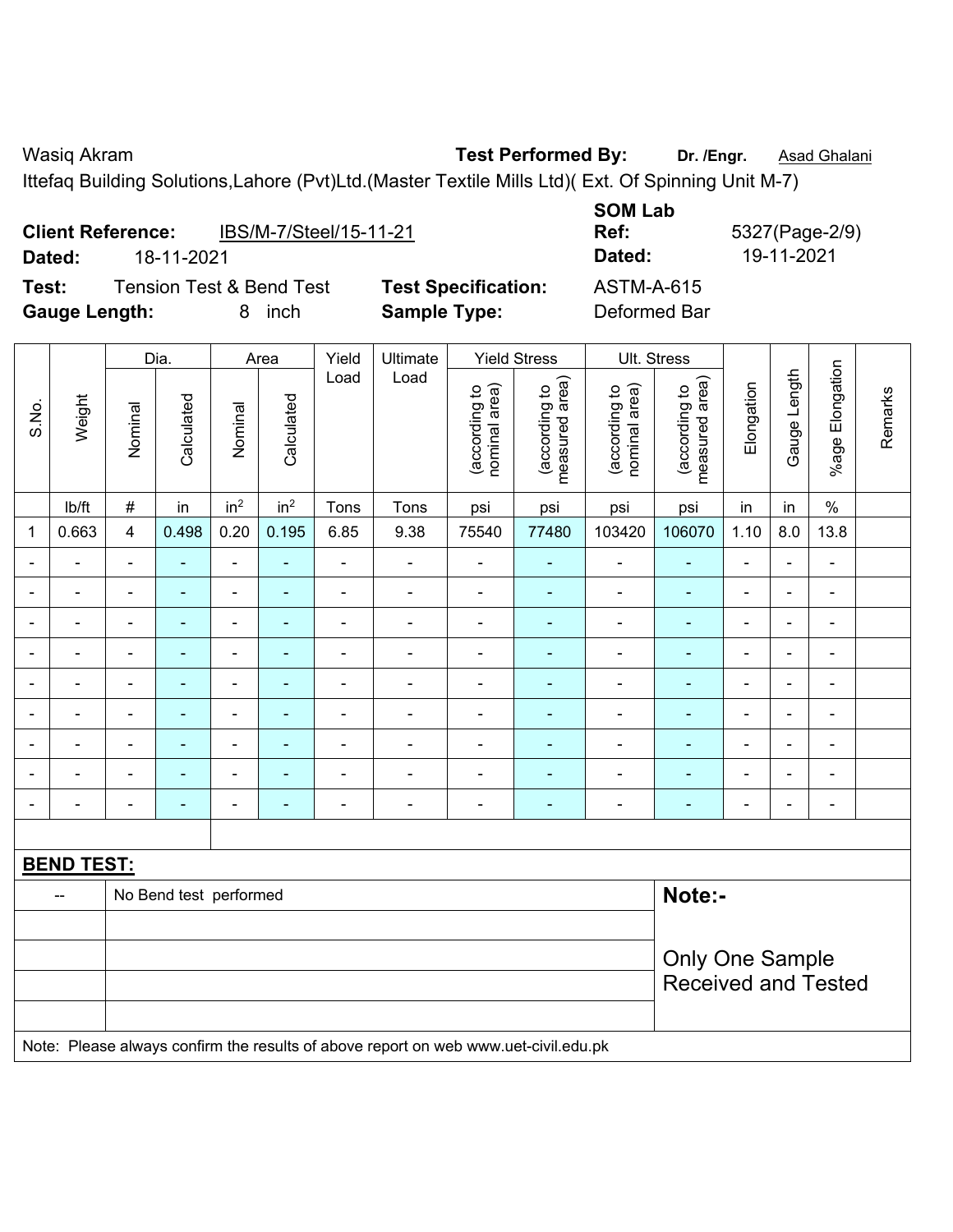Ittefaq Building Solutions,Lahore (Pvt)Ltd.(Master Textile Mills Ltd)( Ext. Of Spinning Unit M-7)

|                      | <b>Client Reference:</b> | IBS/M-7/Steel/20-10-21              |                            | <b>SOM Lab</b><br>Ref: |
|----------------------|--------------------------|-------------------------------------|----------------------------|------------------------|
| Dated:               | 18-11-2021               |                                     |                            | Dated:                 |
| Test:                |                          | <b>Tension Test &amp; Bend Test</b> | <b>Test Specification:</b> | <b>ASTM-A-615</b>      |
| <b>Gauge Length:</b> |                          | inch<br>8                           | <b>Sample Type:</b>        | Deformed Bar           |

**SOM Lab Ref:** 5327(Page-3/9) **Dated:** 18-11-2021 **Dated:** 19-11-2021 **Texte: Test Specification:** ASTM-A-615

|                |                   |                          | Dia.                   |                              | Area            | Yield<br>Load            | Ultimate<br>Load                                                                    |                                | <b>Yield Stress</b>             |                                | Ult. Stress                     |                          |                |                 |         |
|----------------|-------------------|--------------------------|------------------------|------------------------------|-----------------|--------------------------|-------------------------------------------------------------------------------------|--------------------------------|---------------------------------|--------------------------------|---------------------------------|--------------------------|----------------|-----------------|---------|
| S.No.          | Weight            | Nominal                  | Calculated             | Nominal                      | Calculated      |                          |                                                                                     | nominal area)<br>(according to | measured area)<br>(according to | (according to<br>nominal area) | (according to<br>measured area) | Elongation               | Gauge Length   | %age Elongation | Remarks |
|                | Ib/ft             | #                        | in                     | in <sup>2</sup>              | in <sup>2</sup> | Tons                     | Tons                                                                                | psi                            | psi                             | psi                            | psi                             | in                       | in             | $\%$            |         |
| $\mathbf 1$    | 1.503             | 6                        | 0.750                  | 0.44                         | 0.442           | 14.81                    | 20.51                                                                               | 74240                          | 73910                           | 102800                         | 102340                          | 1.10                     | 8.0            | 13.8            |         |
| $\blacksquare$ | ä,                | $\blacksquare$           | ÷,                     | $\frac{1}{2}$                | ۰               | $\blacksquare$           | $\overline{\phantom{0}}$                                                            | $\frac{1}{2}$                  | $\blacksquare$                  | $\blacksquare$                 | ٠                               | $\blacksquare$           | $\blacksquare$ | $\blacksquare$  |         |
|                | $\blacksquare$    | $\blacksquare$           | $\blacksquare$         | $\blacksquare$               | Ξ               | $\blacksquare$           | $\blacksquare$                                                                      | $\blacksquare$                 | $\blacksquare$                  | $\blacksquare$                 | ٠                               | $\blacksquare$           | $\blacksquare$ | $\blacksquare$  |         |
|                |                   | $\blacksquare$           | ۰                      | $\blacksquare$               |                 | $\overline{a}$           | $\overline{a}$                                                                      | $\overline{a}$                 | $\blacksquare$                  | $\blacksquare$                 | $\overline{\phantom{a}}$        | $\blacksquare$           |                | $\blacksquare$  |         |
| $\blacksquare$ |                   |                          |                        | $\blacksquare$               |                 | $\overline{\phantom{0}}$ | ÷                                                                                   | ÷                              |                                 | $\blacksquare$                 |                                 | $\blacksquare$           | -              | $\blacksquare$  |         |
| $\overline{a}$ |                   | $\blacksquare$           | Ē.                     | ÷,                           |                 | Ē,                       | ÷                                                                                   | ÷,                             | ÷                               | Ē,                             | ÷                               | $\blacksquare$           | $\blacksquare$ | $\blacksquare$  |         |
| $\blacksquare$ |                   | $\blacksquare$           | Ē.                     | $\qquad \qquad \blacksquare$ |                 | Ē,                       | $\blacksquare$                                                                      | ÷                              | $\blacksquare$                  | $\blacksquare$                 | ÷                               | $\blacksquare$           | $\blacksquare$ | $\blacksquare$  |         |
| $\blacksquare$ | $\blacksquare$    | $\overline{\phantom{0}}$ | $\blacksquare$         | $\blacksquare$               | ۰               | $\blacksquare$           | $\frac{1}{2}$                                                                       | $\blacksquare$                 | $\blacksquare$                  | $\blacksquare$                 | ÷                               | $\blacksquare$           | $\blacksquare$ | ÷,              |         |
|                | $\blacksquare$    | $\blacksquare$           | Ē,                     | $\overline{\phantom{0}}$     |                 | ä,                       | ÷                                                                                   | $\blacksquare$                 | $\blacksquare$                  | $\blacksquare$                 | ۰                               | ä,                       | $\blacksquare$ | ÷,              |         |
| $\blacksquare$ | $\blacksquare$    | $\overline{\phantom{0}}$ | $\blacksquare$         | $\overline{\phantom{a}}$     | ۰               | $\overline{\phantom{a}}$ | $\blacksquare$                                                                      | $\blacksquare$                 | $\blacksquare$                  | $\blacksquare$                 | $\blacksquare$                  | $\overline{\phantom{a}}$ | $\blacksquare$ | $\blacksquare$  |         |
|                |                   |                          |                        |                              |                 |                          |                                                                                     |                                |                                 |                                |                                 |                          |                |                 |         |
|                | <b>BEND TEST:</b> |                          |                        |                              |                 |                          |                                                                                     |                                |                                 |                                |                                 |                          |                |                 |         |
|                | $\overline{a}$    |                          | No Bend test performed |                              |                 |                          |                                                                                     |                                |                                 |                                | Note:-                          |                          |                |                 |         |
|                |                   |                          |                        |                              |                 |                          |                                                                                     |                                |                                 |                                |                                 |                          |                |                 |         |
|                |                   |                          |                        |                              |                 |                          |                                                                                     |                                |                                 |                                | Only One Sample                 |                          |                |                 |         |
|                |                   |                          |                        |                              |                 |                          |                                                                                     |                                |                                 |                                | <b>Received and Tested</b>      |                          |                |                 |         |
|                |                   |                          |                        |                              |                 |                          |                                                                                     |                                |                                 |                                |                                 |                          |                |                 |         |
|                |                   |                          |                        |                              |                 |                          | Note: Please always confirm the results of above report on web www.uet-civil.edu.pk |                                |                                 |                                |                                 |                          |                |                 |         |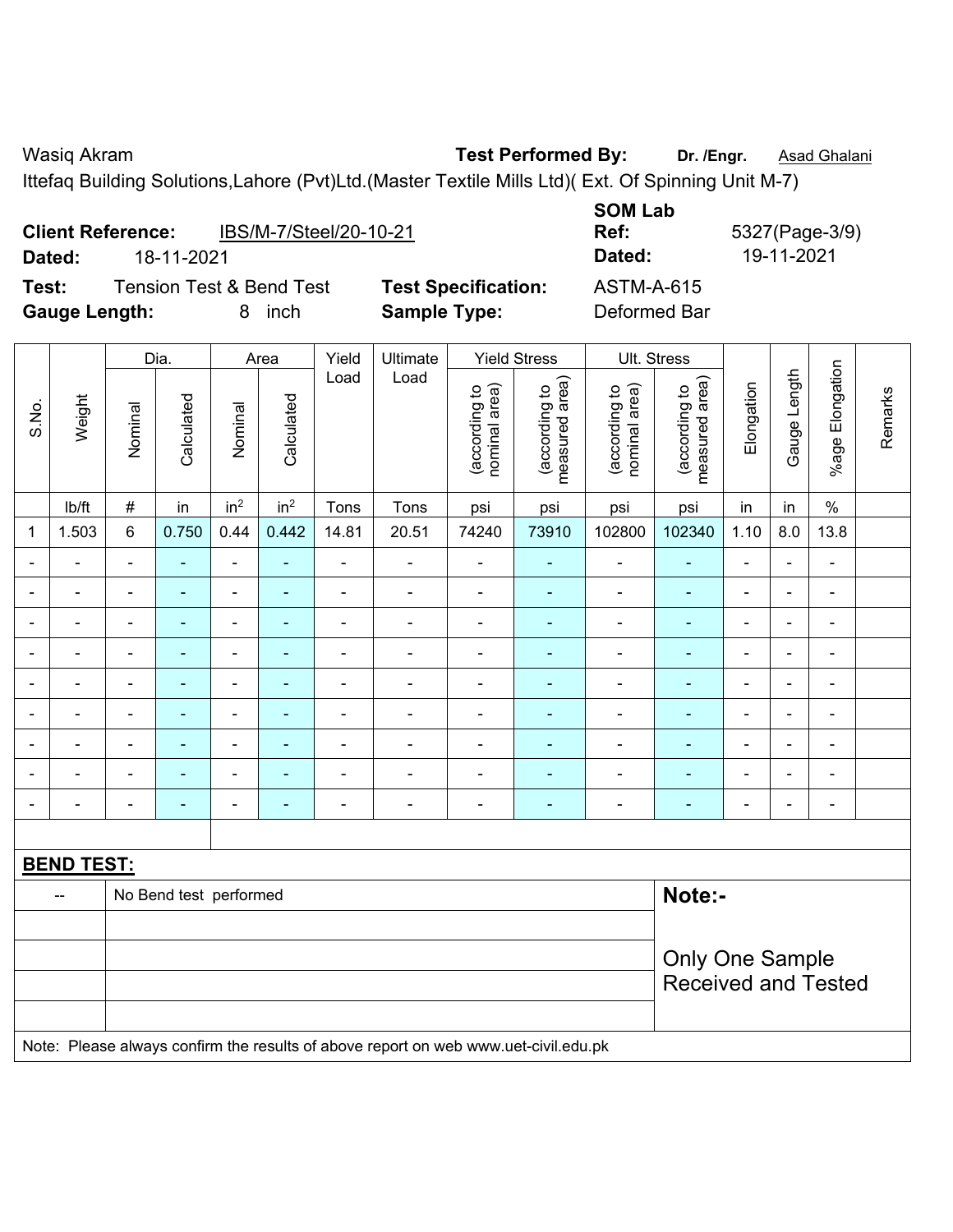Wasiq Akram **Test Performed By:** Dr. /Engr. **Asad Ghalani Wasiq Akram** 

Ittefaq Building Solutions,Lahore (Pvt)Ltd.(Master Textile Mills Ltd)( Ext. Of Spinning Unit M-7)

|       | <b>Client Reference:</b><br>Dated: |         | 18-11-2021                          |                 |                 | IBS/M-7/Steel/30-10-21 |                                                   |                                     |                                      | <b>SOM Lab</b><br>Ref:<br>Dated:    |                                         | 5327(Page-4) | 19-11-2021      |                        |
|-------|------------------------------------|---------|-------------------------------------|-----------------|-----------------|------------------------|---------------------------------------------------|-------------------------------------|--------------------------------------|-------------------------------------|-----------------------------------------|--------------|-----------------|------------------------|
| Test: | <b>Gauge Length:</b>               |         | <b>Tension Test &amp; Bend Test</b> | 8               | inch            |                        | <b>Test Specification:</b><br><b>Sample Type:</b> |                                     |                                      | <b>ASTM-A-615</b><br>Deformed Bar   |                                         |              |                 |                        |
|       |                                    | Dia.    |                                     |                 | Area            | Yield                  | Ultimate                                          |                                     | <b>Yield Stress</b>                  |                                     | Ult. Stress                             |              |                 |                        |
| S.No. | Weight                             | Nominal | Calculated                          | Nominal         | Calculated      | Load                   | Load                                              | area)<br>악<br>(according<br>nominal | area)<br>ೆ<br>(according<br>measured | area)<br>đ<br>(according<br>nominal | rea)<br>đ<br>according<br>ω<br>measured | Elongation   | Length<br>Gauge | Elongation<br>$%a$ ade |
|       | lb/ft                              | #       | in                                  | in <sup>2</sup> | in <sup>2</sup> | Tons                   | Tons                                              | psi                                 | psi                                  | psi                                 | psi                                     | in           | in              | $\%$                   |
|       | 1.515                              | 6       | 0.753                               | 0.44            | 0.445           | 14.85                  | 20.59                                             | 74450                               | 73610                                | 103210<br>102050                    |                                         | 1.40         | 8.0             | 17.5                   |
|       |                                    |         |                                     |                 |                 |                        |                                                   |                                     |                                      |                                     |                                         |              |                 |                        |

|                |                                                                                     | Dia.<br>Area    |                        |                                                                               | Yield           | Ultimate       |                          | <b>Yield Stress</b>            | UIt. Stress                     |                                |                                 |                |                |                              |         |
|----------------|-------------------------------------------------------------------------------------|-----------------|------------------------|-------------------------------------------------------------------------------|-----------------|----------------|--------------------------|--------------------------------|---------------------------------|--------------------------------|---------------------------------|----------------|----------------|------------------------------|---------|
| S.No.          | Weight                                                                              | Nominal         | Calculated             | Nominal                                                                       | Calculated      | Load           | Load                     | (according to<br>nominal area) | (according to<br>measured area) | nominal area)<br>(according to | measured area)<br>(according to | Elongation     | Gauge Length   | %age Elongation              | Remarks |
|                | lb/ft                                                                               | $\#$            | in                     | in <sup>2</sup>                                                               | in <sup>2</sup> | Tons           | Tons                     | psi                            | psi                             | psi                            | psi                             | in             | in             | $\%$                         |         |
| 1              | 1.515                                                                               | 6               | 0.753                  | 0.44                                                                          | 0.445           | 14.85          | 20.59                    | 74450                          | 73610                           | 103210                         | 102050                          | 1.40           | 8.0            | 17.5                         |         |
|                |                                                                                     | $\blacksquare$  |                        | $\blacksquare$                                                                |                 | ä,             | ÷                        |                                |                                 | ä,                             | ÷,                              | L,             | $\blacksquare$ | $\blacksquare$               |         |
|                |                                                                                     | $\blacksquare$  | ÷                      | $\blacksquare$                                                                |                 | L,             | ÷,                       |                                |                                 | L,                             | ÷,                              | ä,             | ÷              | $\blacksquare$               |         |
| $\blacksquare$ |                                                                                     | $\blacksquare$  | $\blacksquare$         | $\overline{\phantom{a}}$                                                      |                 | Ē,             | ÷,                       | $\blacksquare$                 |                                 | Ē,                             | $\blacksquare$                  | $\blacksquare$ | $\frac{1}{2}$  | $\blacksquare$               |         |
| $\blacksquare$ |                                                                                     | $\blacksquare$  | ٠                      | $\blacksquare$                                                                | $\blacksquare$  | $\blacksquare$ | $\overline{\phantom{0}}$ | $\blacksquare$                 | ٠                               | $\blacksquare$                 | $\blacksquare$                  | ä,             | $\blacksquare$ | $\qquad \qquad \blacksquare$ |         |
| $\blacksquare$ |                                                                                     | $\blacksquare$  | ÷,                     | $\blacksquare$                                                                | $\blacksquare$  | Ē,             | ÷                        | $\blacksquare$                 | $\blacksquare$                  | $\blacksquare$                 | $\blacksquare$                  | ä,             | ÷,             | ÷,                           |         |
|                |                                                                                     | Ē,              | $\overline{a}$         | $\blacksquare$<br>ä,<br>÷<br>L,<br>÷<br>$\blacksquare$<br>$\blacksquare$<br>٠ |                 |                |                          |                                |                                 |                                |                                 |                |                |                              |         |
|                |                                                                                     |                 |                        | $\blacksquare$                                                                |                 |                |                          |                                |                                 |                                |                                 |                | $\blacksquare$ | $\blacksquare$               |         |
| $\blacksquare$ |                                                                                     | ä,              | $\blacksquare$         | $\overline{\phantom{a}}$                                                      | ٠               | Ē,             | ÷,                       | $\blacksquare$                 | ٠                               | Ē,                             | $\blacksquare$                  | $\blacksquare$ | $\frac{1}{2}$  | $\blacksquare$               |         |
| $\overline{a}$ |                                                                                     | $\blacksquare$  | ٠                      | $\overline{\phantom{a}}$                                                      | ٠               | ٠              | ÷                        | $\blacksquare$                 | $\overline{\phantom{0}}$        | $\blacksquare$                 | $\overline{\phantom{0}}$        | $\blacksquare$ | ä,             | $\qquad \qquad \blacksquare$ |         |
|                |                                                                                     |                 |                        |                                                                               |                 |                |                          |                                |                                 |                                |                                 |                |                |                              |         |
|                | <b>BEND TEST:</b>                                                                   |                 |                        |                                                                               |                 |                |                          |                                |                                 |                                |                                 |                |                |                              |         |
|                |                                                                                     |                 | No Bend test performed |                                                                               |                 |                |                          |                                |                                 |                                | Note:-                          |                |                |                              |         |
|                |                                                                                     |                 |                        |                                                                               |                 |                |                          |                                |                                 |                                |                                 |                |                |                              |         |
|                |                                                                                     | Only One Sample |                        |                                                                               |                 |                |                          |                                |                                 |                                |                                 |                |                |                              |         |
|                |                                                                                     |                 |                        |                                                                               |                 |                |                          |                                |                                 |                                | <b>Received and Tested</b>      |                |                |                              |         |
|                |                                                                                     |                 |                        |                                                                               |                 |                |                          |                                |                                 |                                |                                 |                |                |                              |         |
|                | Note: Please always confirm the results of above report on web www.uet-civil.edu.pk |                 |                        |                                                                               |                 |                |                          |                                |                                 |                                |                                 |                |                |                              |         |

(Page-4/9)<br>11-2021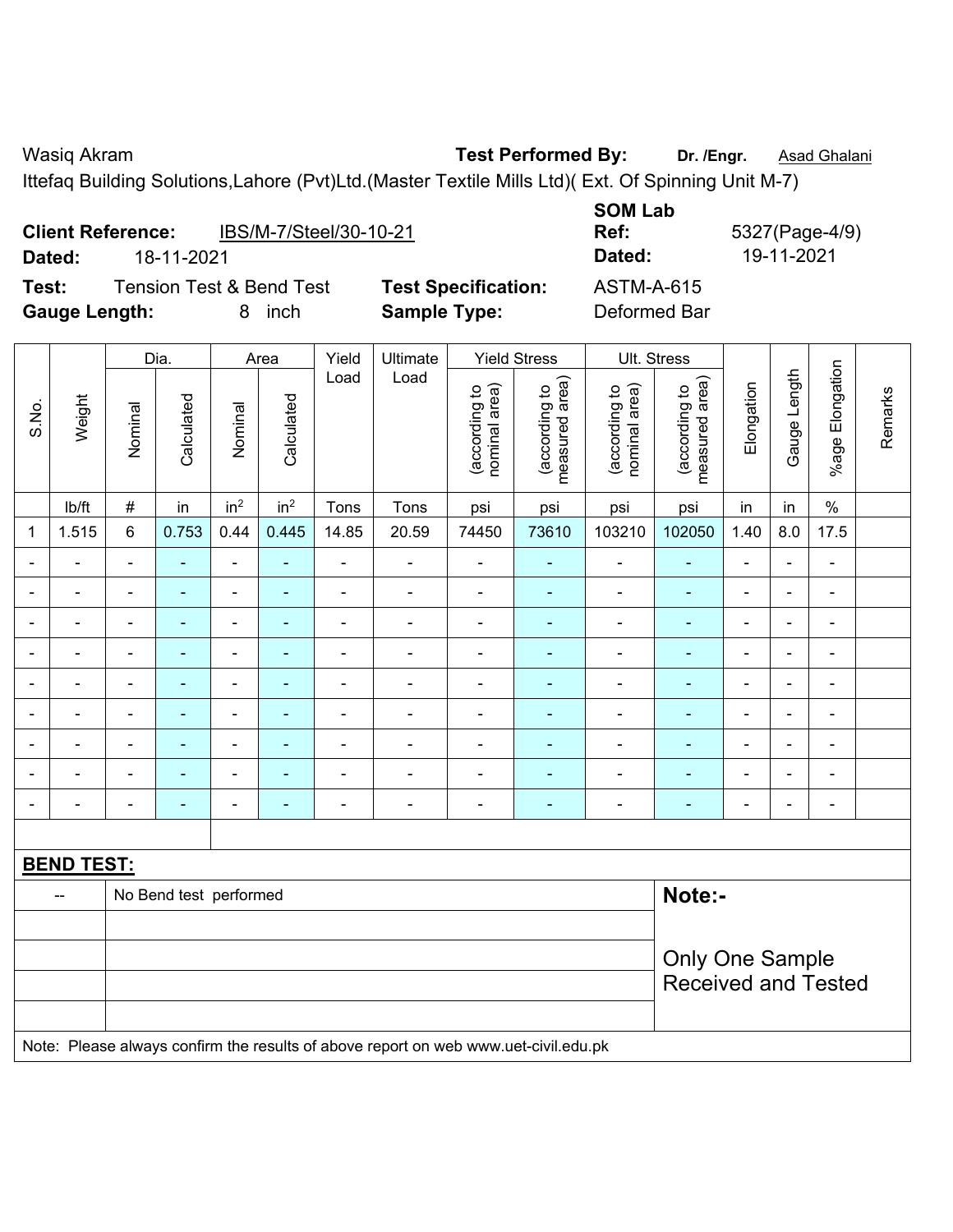**Client Reference:** IBS/M-7/Steel/07-10-21

Wasiq Akram **Test Performed By:** Dr. /Engr. **Asad Ghalani** Case Assembly Dr. /Engr. **Asad Ghalani** 

**SOM Lab** 

Ittefaq Building Solutions,Lahore (Pvt)Ltd.(Master Textile Mills Ltd)( Ext. Of Spinning Unit M-7)

|                | Dated:<br>18-11-2021     |                        |                |                              |                                               |                          |                                                   |                                |                                 |                                   | Dated:<br>19-11-2021                                 |                |                |                              |         |
|----------------|--------------------------|------------------------|----------------|------------------------------|-----------------------------------------------|--------------------------|---------------------------------------------------|--------------------------------|---------------------------------|-----------------------------------|------------------------------------------------------|----------------|----------------|------------------------------|---------|
| Test:          | <b>Gauge Length:</b>     |                        |                |                              | <b>Tension Test &amp; Bend Test</b><br>8 inch |                          | <b>Test Specification:</b><br><b>Sample Type:</b> |                                |                                 | <b>ASTM-A-615</b><br>Deformed Bar |                                                      |                |                |                              |         |
|                |                          |                        | Dia.           |                              | Area                                          | Yield                    | Ultimate                                          |                                | <b>Yield Stress</b>             | Ult. Stress                       |                                                      |                |                |                              |         |
| S.No.          | Weight                   | Nominal                | Calculated     | Nominal                      | Calculated                                    | Load                     | Load                                              | (according to<br>nominal area) | measured area)<br>(according to | (according to<br>nominal area)    | measured area)<br>(according to                      | Elongation     | Gauge Length   | %age Elongation              | Remarks |
|                | lb/ft                    | $\#$                   | in             | in <sup>2</sup>              | in <sup>2</sup>                               | Tons                     | Tons                                              | psi                            | psi                             | psi                               | psi                                                  | in             | in             | $\%$                         |         |
| $\mathbf{1}$   | 2.615                    | 8                      | 0.989          | 0.79                         | 0.768                                         | 26.55                    | 34.73                                             | 74140                          | 76260                           | 96960                             | 99730                                                | 1.40           | 8.0            | 17.5                         |         |
|                |                          | $\overline{a}$         | ä,             | $\overline{\phantom{a}}$     | $\blacksquare$                                | $\overline{a}$           | $\overline{a}$                                    | $\overline{a}$                 | $\blacksquare$                  | $\overline{\phantom{a}}$          |                                                      |                |                |                              |         |
|                | $\blacksquare$           | ä,                     | ۰              | $\blacksquare$               | $\blacksquare$                                | $\blacksquare$           | $\blacksquare$                                    | $\blacksquare$                 | ä,                              | $\blacksquare$                    | $\blacksquare$                                       | L,             | $\blacksquare$ | $\qquad \qquad \blacksquare$ |         |
|                | ÷                        | ÷,                     | $\blacksquare$ | $\qquad \qquad \blacksquare$ | $\blacksquare$                                | ÷,                       | $\blacksquare$                                    | ä,                             | ä,                              | $\blacksquare$                    | $\blacksquare$                                       | L,             | ä,             | ÷,                           |         |
| $\blacksquare$ | $\blacksquare$           | $\blacksquare$         | ÷,             | $\blacksquare$               | $\blacksquare$                                | $\blacksquare$           | $\frac{1}{2}$                                     | $\overline{\phantom{a}}$       | ÷                               | $\blacksquare$                    | $\blacksquare$                                       | $\blacksquare$ | ä,             | $\frac{1}{2}$                |         |
|                | ÷                        | $\blacksquare$         | ۰              | $\blacksquare$               | ۰                                             | $\overline{\phantom{a}}$ | $\overline{\phantom{a}}$                          | $\blacksquare$                 | ٠                               | $\overline{\phantom{0}}$          |                                                      | $\blacksquare$ | ÷              | $\qquad \qquad \blacksquare$ |         |
|                |                          | $\blacksquare$         | ۰              | $\qquad \qquad \blacksquare$ | ٠                                             | $\overline{\phantom{0}}$ | $\blacksquare$                                    | $\blacksquare$                 | ÷                               | $\qquad \qquad \blacksquare$      |                                                      | $\blacksquare$ | $\blacksquare$ | $\overline{\phantom{a}}$     |         |
|                |                          | $\blacksquare$         | ä,             | ÷                            | $\overline{\phantom{0}}$                      | ÷                        | $\overline{\phantom{a}}$                          | $\overline{\phantom{a}}$       | $\blacksquare$                  | $\qquad \qquad \blacksquare$      |                                                      | ÷              |                | $\blacksquare$               |         |
|                |                          |                        |                | $\overline{a}$               |                                               |                          |                                                   |                                | ÷                               |                                   |                                                      |                |                |                              |         |
|                |                          | $\blacksquare$         | ä,             | ÷                            | $\overline{\phantom{0}}$                      | ÷                        | $\frac{1}{2}$                                     | $\blacksquare$                 | ÷                               | $\qquad \qquad \blacksquare$      |                                                      | Ē,             | ÷              | -                            |         |
|                |                          |                        |                |                              |                                               |                          |                                                   |                                |                                 |                                   |                                                      |                |                |                              |         |
|                |                          | <b>BEND TEST:</b>      |                |                              |                                               |                          |                                                   |                                |                                 |                                   |                                                      |                |                |                              |         |
|                | $\overline{\phantom{a}}$ | No Bend test performed | Note:-         |                              |                                               |                          |                                                   |                                |                                 |                                   |                                                      |                |                |                              |         |
|                |                          |                        |                |                              |                                               |                          |                                                   |                                |                                 |                                   |                                                      |                |                |                              |         |
|                |                          |                        |                |                              |                                               |                          |                                                   |                                |                                 |                                   | <b>Only One Sample</b><br><b>Received and Tested</b> |                |                |                              |         |
|                |                          |                        |                |                              |                                               |                          |                                                   |                                |                                 |                                   |                                                      |                |                |                              |         |

Note: Please always confirm the results of above report on web www.uet-civil.edu.pk

**Ref:** 5327(Page-5/9)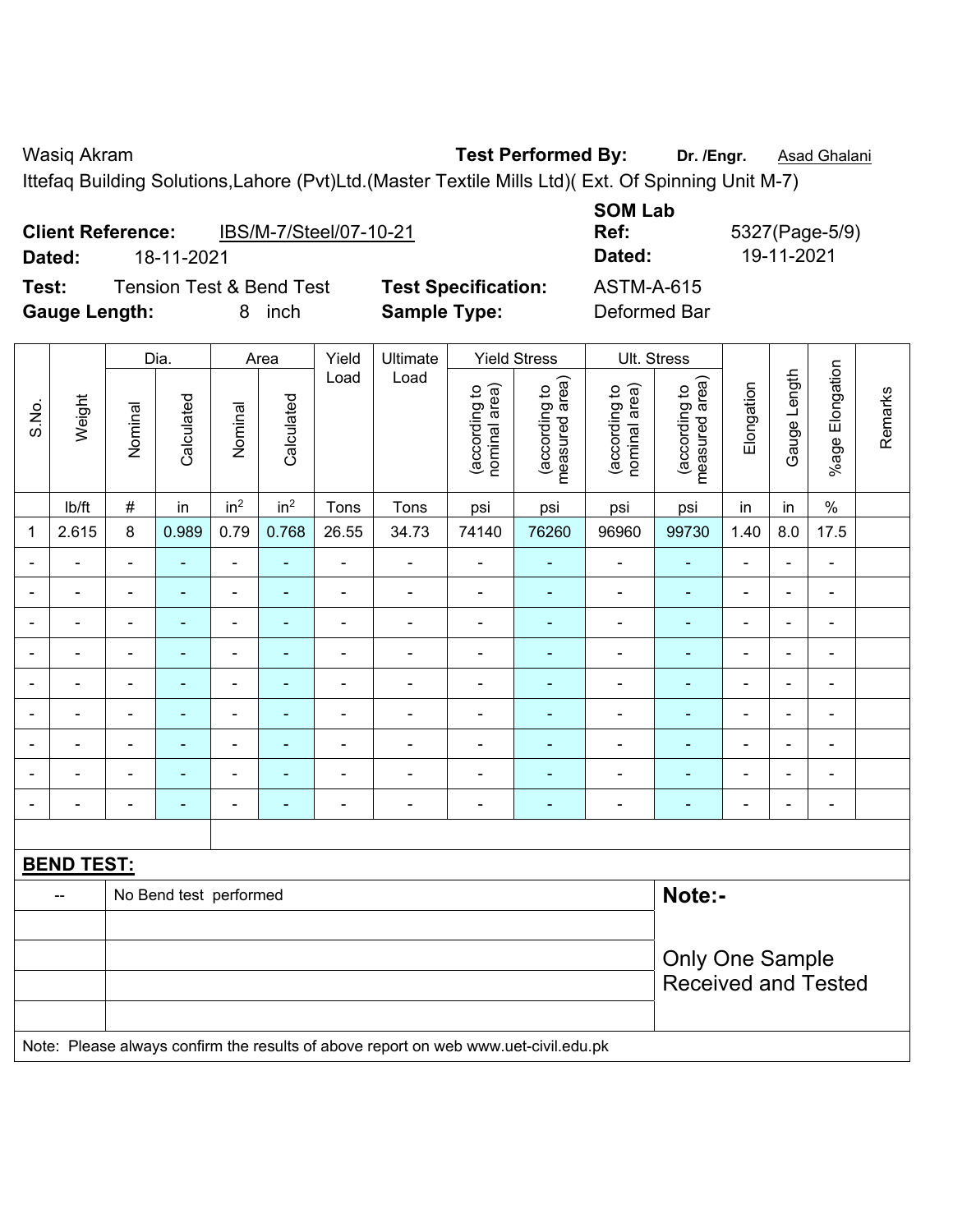Wasiq Akram **Test Performed By:** Dr. /Engr. **Asad Ghalani Wasiq Akram** 

Ittefaq Building Solutions,Lahore (Pvt)Ltd.(Master Textile Mills Ltd)( Ext. Of Spinning Unit M-7)

| Dated:                                                               |  | <b>Client Reference:</b><br>18-11-2021 | IBS/M-7/Steel/15-10-21 |               |                                                   | <b>SOM Lab</b><br>Ref:<br>Dated:     |                                   | 5327(Page-6)<br>19-11-2021   |  |                         |
|----------------------------------------------------------------------|--|----------------------------------------|------------------------|---------------|---------------------------------------------------|--------------------------------------|-----------------------------------|------------------------------|--|-------------------------|
| <b>Tension Test &amp; Bend Test</b><br>Test:<br><b>Gauge Length:</b> |  |                                        | inch<br>8              |               | <b>Test Specification:</b><br><b>Sample Type:</b> |                                      | <b>ASTM-A-615</b><br>Deformed Bar |                              |  |                         |
|                                                                      |  | Dia.                                   | Area                   | Yield<br>∟oad | Ultimate<br>Load                                  | <b>Yield Stress</b><br>$\widehat{=}$ |                                   | Ult. Stress<br>$\widehat{=}$ |  | $\overline{\mathsf{S}}$ |

|                |                          |                              | Dia.                   |                 | Area            | Yield          | Ultimate                                                                            |                                | <b>Yield Stress</b>             | Ult. Stress                    |                                 |                          |                |                              |         |
|----------------|--------------------------|------------------------------|------------------------|-----------------|-----------------|----------------|-------------------------------------------------------------------------------------|--------------------------------|---------------------------------|--------------------------------|---------------------------------|--------------------------|----------------|------------------------------|---------|
| S.No.          | Weight                   | Nominal                      | Calculated             | Nominal         | Calculated      | Load           | Load                                                                                | nominal area)<br>(according to | (according to<br>measured area) | (according to<br>nominal area) | (according to<br>measured area) | Elongation               | Gauge Length   | %age Elongation              | Remarks |
|                | lb/ft                    | $\#$                         | in                     | in <sup>2</sup> | in <sup>2</sup> | Tons           | Tons                                                                                | psi                            | psi                             | psi                            | psi                             | in                       | in             | $\%$                         |         |
| 1              | 2.660                    | 8                            | 0.998                  | 0.79            | 0.782           | 27.93          | 35.98                                                                               | 77980                          | 78770                           | 100460                         | 101490                          | 1.40                     | 8.0            | 17.5                         |         |
|                | $\overline{\phantom{0}}$ | $\blacksquare$               | $\blacksquare$         | ÷               | $\blacksquare$  | $\blacksquare$ | $\overline{\phantom{a}}$                                                            | $\blacksquare$                 | $\blacksquare$                  | $\blacksquare$                 | $\blacksquare$                  | $\overline{\phantom{a}}$ | $\blacksquare$ | ÷,                           |         |
|                | ä,                       | $\blacksquare$               | $\blacksquare$         | ÷               | $\blacksquare$  | $\blacksquare$ | $\blacksquare$                                                                      | $\blacksquare$                 | $\blacksquare$                  | $\blacksquare$                 | $\blacksquare$                  | $\overline{\phantom{a}}$ | ÷,             | $\blacksquare$               |         |
|                |                          |                              | $\blacksquare$         | $\blacksquare$  |                 |                | $\overline{\phantom{a}}$                                                            | $\blacksquare$                 | $\overline{\phantom{a}}$        | $\blacksquare$                 | $\blacksquare$                  | ÷                        | $\overline{a}$ | $\blacksquare$               |         |
|                | $\blacksquare$           | $\blacksquare$               |                        | $\blacksquare$  |                 |                | $\blacksquare$                                                                      | Ē,                             |                                 | -                              |                                 | $\blacksquare$           | $\blacksquare$ | $\blacksquare$               |         |
| $\blacksquare$ | $\overline{\phantom{0}}$ | $\qquad \qquad \blacksquare$ | ۰                      | $\overline{a}$  | ٠               | $\blacksquare$ | $\overline{\phantom{a}}$                                                            | $\blacksquare$                 |                                 | $\qquad \qquad \blacksquare$   | $\overline{\phantom{0}}$        | -                        | $\blacksquare$ | $\overline{\phantom{a}}$     |         |
|                | $\blacksquare$           | $\blacksquare$               | $\blacksquare$         | ÷,              | $\blacksquare$  | $\blacksquare$ | $\overline{\phantom{a}}$                                                            | $\blacksquare$                 | $\blacksquare$                  | $\blacksquare$                 | $\blacksquare$                  | $\blacksquare$           | $\blacksquare$ | $\qquad \qquad \blacksquare$ |         |
|                | $\blacksquare$           | $\blacksquare$               | ÷,                     | ÷,              | $\blacksquare$  | $\blacksquare$ | $\blacksquare$                                                                      | ä,                             | $\overline{\phantom{a}}$        | $\blacksquare$                 | ÷,                              | $\blacksquare$           | ÷,             | ÷,                           |         |
|                |                          |                              | ÷,                     | ä,              |                 |                | $\blacksquare$                                                                      | L,                             | $\blacksquare$                  | ä,                             | ä,                              | L,                       |                | $\blacksquare$               |         |
|                | $\blacksquare$           | $\blacksquare$               | ۰                      | $\blacksquare$  |                 | $\blacksquare$ | $\overline{a}$                                                                      | L,                             | ٠                               | $\blacksquare$                 | Ē.                              | ä,                       | $\blacksquare$ | $\blacksquare$               |         |
|                |                          |                              |                        |                 |                 |                |                                                                                     |                                |                                 |                                |                                 |                          |                |                              |         |
|                | <b>BEND TEST:</b>        |                              |                        |                 |                 |                |                                                                                     |                                |                                 |                                |                                 |                          |                |                              |         |
|                | --                       |                              | No Bend test performed |                 |                 |                |                                                                                     |                                |                                 |                                | Note:-                          |                          |                |                              |         |
|                |                          |                              |                        |                 |                 |                |                                                                                     |                                |                                 |                                |                                 |                          |                |                              |         |
|                |                          |                              |                        |                 |                 |                |                                                                                     |                                |                                 |                                | <b>Only One Sample</b>          |                          |                |                              |         |
|                |                          |                              |                        |                 |                 |                |                                                                                     |                                |                                 |                                | <b>Received and Tested</b>      |                          |                |                              |         |
|                |                          |                              |                        |                 |                 |                | Note: Please always confirm the results of above report on web www.uet-civil.edu.pk |                                |                                 |                                |                                 |                          |                |                              |         |

**Ref:** 5327(Page-6/9)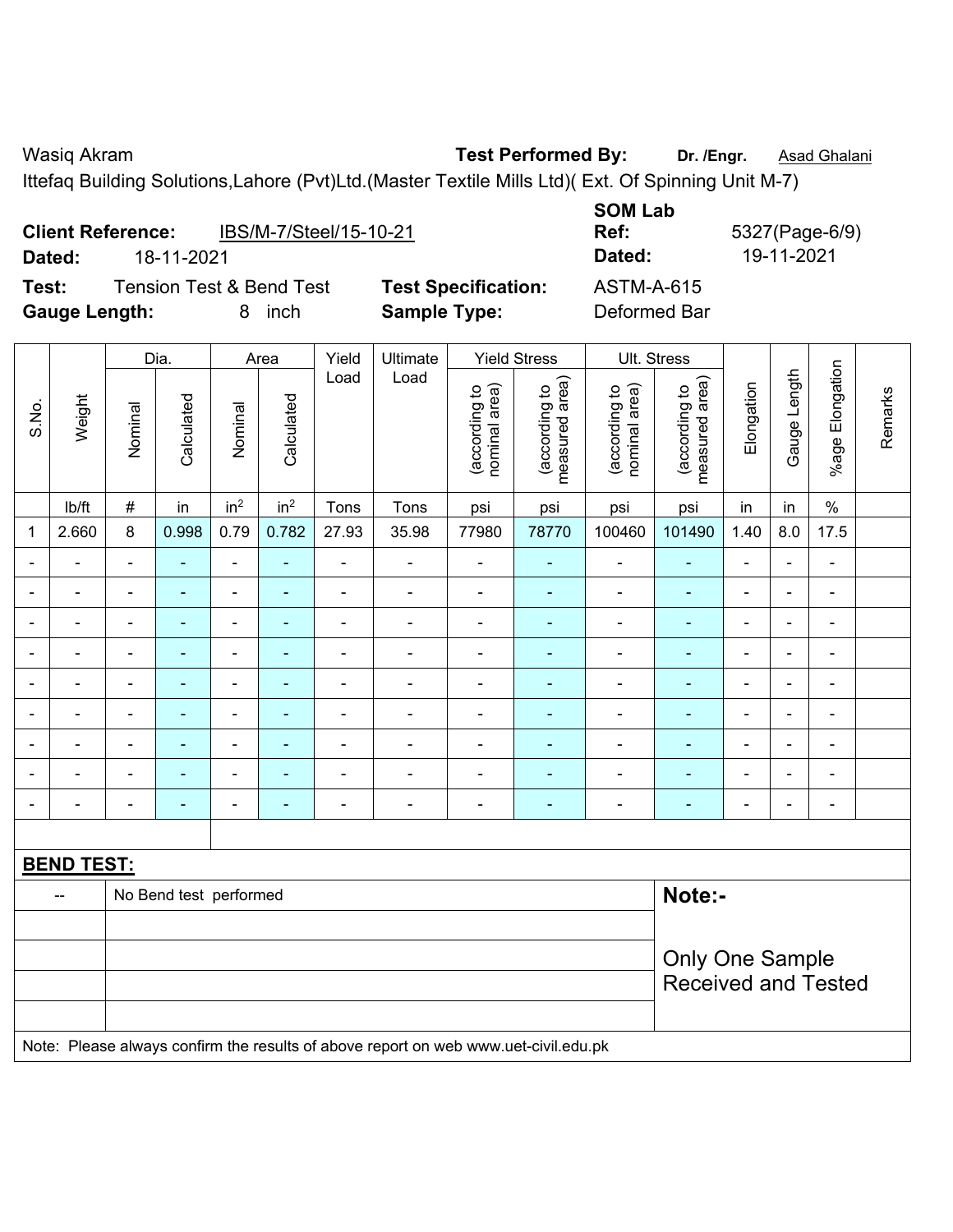Wasiq Akram **Test Performed By:** Dr. /Engr. **Asad Ghalani Wasiq Akram** 

Ittefaq Building Solutions,Lahore (Pvt)Ltd.(Master Textile Mills Ltd)( Ext. Of Spinning Unit M-7)

|                      | <b>Client Reference:</b>            | IBS/M-7/Steel/26-10-21     | <b>SOM Lab</b><br>Ref: |
|----------------------|-------------------------------------|----------------------------|------------------------|
| Dated:               | 18-11-2021                          |                            | Dated:                 |
| Test:                | <b>Tension Test &amp; Bend Test</b> | <b>Test Specification:</b> | <b>ASTM-A-615</b>      |
| <b>Gauge Length:</b> | inch                                | <b>Sample Type:</b>        | Deformed Bar           |

**SOM Lab Ref:** 5327(Page-7/9) **Dated:** 18-11-2021 **Dated:** 19-11-2021 **Test:** Test ASTM-A-615

|                          |                          |                        | Dia.                                                       |                          | Area            | Yield          | Ultimate                                                                            |                                | <b>Yield Stress</b>             |                                | Ult. Stress                                          |                          |                |                              |         |
|--------------------------|--------------------------|------------------------|------------------------------------------------------------|--------------------------|-----------------|----------------|-------------------------------------------------------------------------------------|--------------------------------|---------------------------------|--------------------------------|------------------------------------------------------|--------------------------|----------------|------------------------------|---------|
| S.No.                    | Weight                   | Nominal                | Calculated                                                 | Nominal                  | Calculated      | Load           | Load                                                                                | (according to<br>nominal area) | measured area)<br>(according to | (according to<br>nominal area) | (according to<br>measured area)                      | Elongation               | Gauge Length   | Elongation<br>$%$ age        | Remarks |
|                          | lb/ft                    | $\#$                   | in                                                         | in <sup>2</sup>          | in <sup>2</sup> | Tons           | Tons                                                                                | psi                            | psi                             | psi                            | psi                                                  | in                       | in             | $\%$                         |         |
| 1                        | 2.595                    | 8                      | 0.986                                                      | 0.79                     | 0.763           | 26.71          | 34.71                                                                               | 74560                          | 77200                           | 96900                          | 100330                                               | 1.30                     | 8.0            | 16.3                         |         |
| $\blacksquare$           | $\blacksquare$           | $\blacksquare$         | ä,                                                         | $\overline{\phantom{0}}$ | ÷               | $\blacksquare$ | $\blacksquare$                                                                      | $\blacksquare$                 | ٠                               | $\overline{\phantom{a}}$       | $\blacksquare$                                       | $\blacksquare$           | $\blacksquare$ | $\qquad \qquad \blacksquare$ |         |
| $\blacksquare$           | $\overline{a}$           | $\blacksquare$         | $\blacksquare$                                             | $\blacksquare$           | $\blacksquare$  | $\blacksquare$ | $\blacksquare$                                                                      | $\blacksquare$                 | $\blacksquare$                  | $\overline{\phantom{a}}$       | $\blacksquare$                                       | $\blacksquare$           | $\blacksquare$ | $\blacksquare$               |         |
| $\blacksquare$           | $\blacksquare$           | $\overline{a}$         | $\blacksquare$                                             | $\blacksquare$           | $\blacksquare$  | $\blacksquare$ | $\overline{a}$                                                                      | $\blacksquare$                 | ÷                               | $\blacksquare$                 | $\blacksquare$                                       | $\overline{\phantom{a}}$ | $\blacksquare$ | $\overline{\phantom{a}}$     |         |
| $\blacksquare$           | $\blacksquare$           | $\blacksquare$         | ÷,                                                         | $\blacksquare$           | $\blacksquare$  | $\blacksquare$ | $\blacksquare$                                                                      | $\blacksquare$                 | Ξ                               | $\qquad \qquad \blacksquare$   | $\blacksquare$                                       | $\blacksquare$           | $\blacksquare$ | $\blacksquare$               |         |
|                          |                          |                        | ÷<br>$\blacksquare$<br>Ē.<br>٠<br>۰<br>۰<br>$\blacksquare$ |                          |                 |                |                                                                                     |                                |                                 |                                |                                                      |                          |                | $\blacksquare$               |         |
|                          |                          | $\blacksquare$         | ÷                                                          |                          | $\blacksquare$  |                | $\overline{a}$                                                                      | $\blacksquare$                 | ۰                               | $\blacksquare$                 | ۰                                                    | $\blacksquare$           |                | $\blacksquare$               |         |
|                          | $\overline{\phantom{0}}$ | $\blacksquare$         | Ē.                                                         | ٠                        | ۰               |                |                                                                                     | $\blacksquare$                 | ۰                               | $\blacksquare$                 |                                                      | ÷                        | ä,             | $\blacksquare$               |         |
| $\blacksquare$           | $\overline{\phantom{0}}$ | $\blacksquare$         | ÷,                                                         | $\blacksquare$           | ۰               | $\blacksquare$ | $\blacksquare$                                                                      | $\blacksquare$                 | ٠                               | $\blacksquare$                 | ÷                                                    | $\blacksquare$           | $\blacksquare$ | $\qquad \qquad \blacksquare$ |         |
| $\overline{\phantom{a}}$ | $\blacksquare$           | $\blacksquare$         | $\blacksquare$                                             | $\blacksquare$           | ٠               | $\blacksquare$ | $\blacksquare$                                                                      | $\overline{\phantom{a}}$       | ۰                               | $\overline{\phantom{a}}$       | $\blacksquare$                                       | $\blacksquare$           | $\blacksquare$ | $\frac{1}{2}$                |         |
|                          |                          |                        |                                                            |                          |                 |                |                                                                                     |                                |                                 |                                |                                                      |                          |                |                              |         |
|                          | <b>BEND TEST:</b>        |                        |                                                            |                          |                 |                |                                                                                     |                                |                                 |                                |                                                      |                          |                |                              |         |
|                          |                          | No Bend test performed |                                                            | Note:-                   |                 |                |                                                                                     |                                |                                 |                                |                                                      |                          |                |                              |         |
|                          |                          |                        |                                                            |                          |                 |                |                                                                                     |                                |                                 |                                |                                                      |                          |                |                              |         |
|                          |                          |                        |                                                            |                          |                 |                |                                                                                     |                                |                                 |                                | <b>Only One Sample</b><br><b>Received and Tested</b> |                          |                |                              |         |
|                          |                          |                        |                                                            |                          |                 |                | Note: Please always confirm the results of above report on web www.uet-civil.edu.pk |                                |                                 |                                |                                                      |                          |                |                              |         |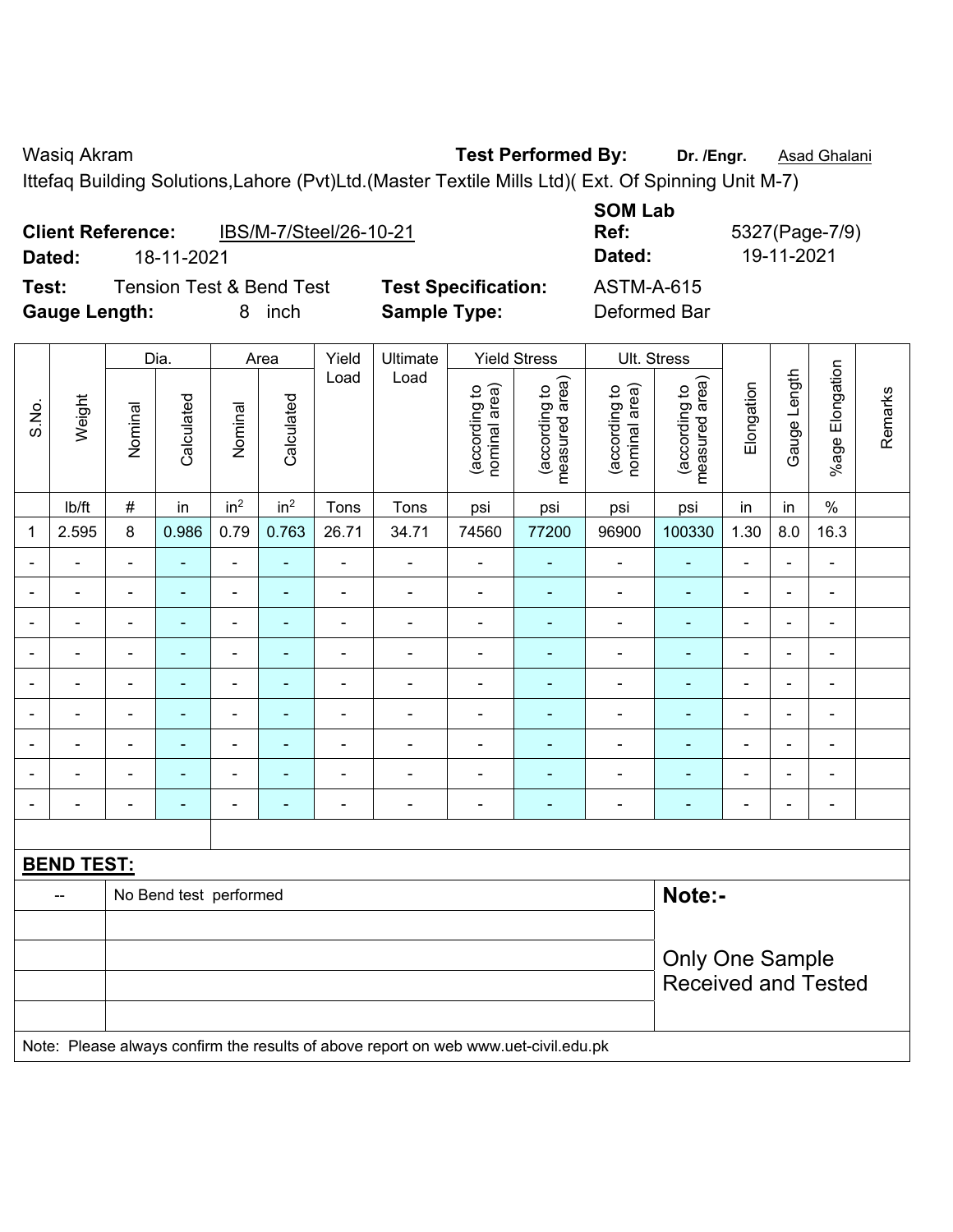Ittefaq Building Solutions,Lahore (Pvt)Ltd.(Master Textile Mills Ltd)( Ext. Of Spinning Unit M-7)

| <b>Client Reference:</b> |            | IBS/M-7/Steel/08-10-21   |                            | <b>SOM Lab</b><br>Ref: | 5327(Page-8) |
|--------------------------|------------|--------------------------|----------------------------|------------------------|--------------|
| Dated:                   | 18-11-2021 |                          |                            | Dated:                 | 19-11-2021   |
| Test:                    |            | Tension Test & Bend Test | <b>Test Specification:</b> | <b>ASTM-A-615</b>      |              |
| <b>Gauge Length:</b>     |            | inch<br>8                | <b>Sample Type:</b>        | Deformed Bar           |              |

**SOM Lab Ref:** 5327(Page-8/9) **Test:** Tension Test & Bend Test **Test Specification:** ASTM-A-615

|                |                   |                |                        | Dia.<br>Area             |                 | Yield                    | Ultimate                                                                            |                                | <b>Yield Stress</b>             |                                | Ult. Stress                     |                |                |                          |         |
|----------------|-------------------|----------------|------------------------|--------------------------|-----------------|--------------------------|-------------------------------------------------------------------------------------|--------------------------------|---------------------------------|--------------------------------|---------------------------------|----------------|----------------|--------------------------|---------|
| S.No.          | Weight            | Nominal        | Calculated             | Nominal                  | Calculated      | Load                     | Load                                                                                | nominal area)<br>(according to | (according to<br>measured area) | (according to<br>nominal area) | (according to<br>measured area) | Elongation     | Gauge Length   | %age Elongation          | Remarks |
|                | Ib/ft             | $\#$           | in                     | in <sup>2</sup>          | in <sup>2</sup> | Tons                     | Tons                                                                                | psi                            | psi                             | psi                            | psi                             | in             | in             | $\%$                     |         |
| 1              | 3.396             | 9              | 1.127                  | 1.00                     | 0.998           | 36.09                    | 47.76                                                                               | 79590                          | 79750                           | 105330                         | 105540                          | 1.40           | 8.0            | 17.5                     |         |
|                |                   | $\blacksquare$ | $\blacksquare$         | $\blacksquare$           | $\blacksquare$  | $\blacksquare$           | $\blacksquare$                                                                      | $\blacksquare$                 | $\blacksquare$                  | $\blacksquare$                 | $\blacksquare$                  | $\blacksquare$ |                | $\blacksquare$           |         |
|                | $\blacksquare$    | $\blacksquare$ |                        | $\overline{\phantom{a}}$ | $\blacksquare$  | $\overline{\phantom{a}}$ | $\blacksquare$                                                                      | $\blacksquare$                 | $\blacksquare$                  | $\overline{\phantom{0}}$       | $\blacksquare$                  | $\blacksquare$ |                | $\blacksquare$           |         |
| $\blacksquare$ | $\blacksquare$    | -              | ۰                      | $\overline{a}$           | ÷               | $\blacksquare$           | $\blacksquare$                                                                      | $\blacksquare$                 | $\blacksquare$                  | $\blacksquare$                 | ۰                               | $\blacksquare$ | $\blacksquare$ | $\overline{\phantom{a}}$ |         |
| $\blacksquare$ | $\blacksquare$    | ä,             | $\blacksquare$         | $\overline{\phantom{a}}$ | ٠               | $\blacksquare$           | $\blacksquare$                                                                      | $\overline{\phantom{a}}$       | $\blacksquare$                  | $\blacksquare$                 | $\blacksquare$                  | $\blacksquare$ | $\blacksquare$ | $\blacksquare$           |         |
|                | $\blacksquare$    | L,             | $\blacksquare$         | $\blacksquare$           | $\blacksquare$  | ä,                       | $\blacksquare$                                                                      | $\blacksquare$                 | ۰                               | ä,                             | $\blacksquare$                  | ä,             |                | $\blacksquare$           |         |
| $\blacksquare$ | $\blacksquare$    | ä,             | ÷,                     | $\blacksquare$           | $\blacksquare$  | $\blacksquare$           | $\blacksquare$                                                                      | $\blacksquare$                 | $\blacksquare$                  | $\blacksquare$                 | $\blacksquare$                  | $\blacksquare$ |                | $\blacksquare$           |         |
|                |                   |                |                        |                          | $\blacksquare$  | $\blacksquare$           | $\blacksquare$                                                                      |                                |                                 | $\blacksquare$                 | $\blacksquare$                  | $\blacksquare$ |                | $\overline{\phantom{a}}$ |         |
|                | $\blacksquare$    |                |                        | $\overline{\phantom{a}}$ |                 |                          | $\blacksquare$                                                                      | $\blacksquare$                 |                                 | $\overline{\phantom{a}}$       |                                 | $\blacksquare$ |                | $\blacksquare$           |         |
| $\blacksquare$ | $\blacksquare$    |                | ÷                      | $\overline{a}$           | ÷               | ÷                        | ÷,                                                                                  | $\blacksquare$                 | $\blacksquare$                  | $\overline{\phantom{a}}$       | ÷                               | $\blacksquare$ | $\blacksquare$ | $\overline{\phantom{a}}$ |         |
|                |                   |                |                        |                          |                 |                          |                                                                                     |                                |                                 |                                |                                 |                |                |                          |         |
|                | <b>BEND TEST:</b> |                |                        |                          |                 |                          |                                                                                     |                                |                                 |                                |                                 |                |                |                          |         |
|                | --                |                | No Bend test performed |                          |                 |                          |                                                                                     |                                |                                 |                                | Note:-                          |                |                |                          |         |
|                |                   |                |                        |                          |                 |                          |                                                                                     |                                |                                 |                                |                                 |                |                |                          |         |
|                |                   |                |                        |                          |                 |                          |                                                                                     |                                |                                 |                                | Only One Sample                 |                |                |                          |         |
|                |                   |                |                        |                          |                 |                          |                                                                                     |                                |                                 | <b>Received and Tested</b>     |                                 |                |                |                          |         |
|                |                   |                |                        |                          |                 |                          |                                                                                     |                                |                                 |                                |                                 |                |                |                          |         |
|                |                   |                |                        |                          |                 |                          | Note: Please always confirm the results of above report on web www.uet-civil.edu.pk |                                |                                 |                                |                                 |                |                |                          |         |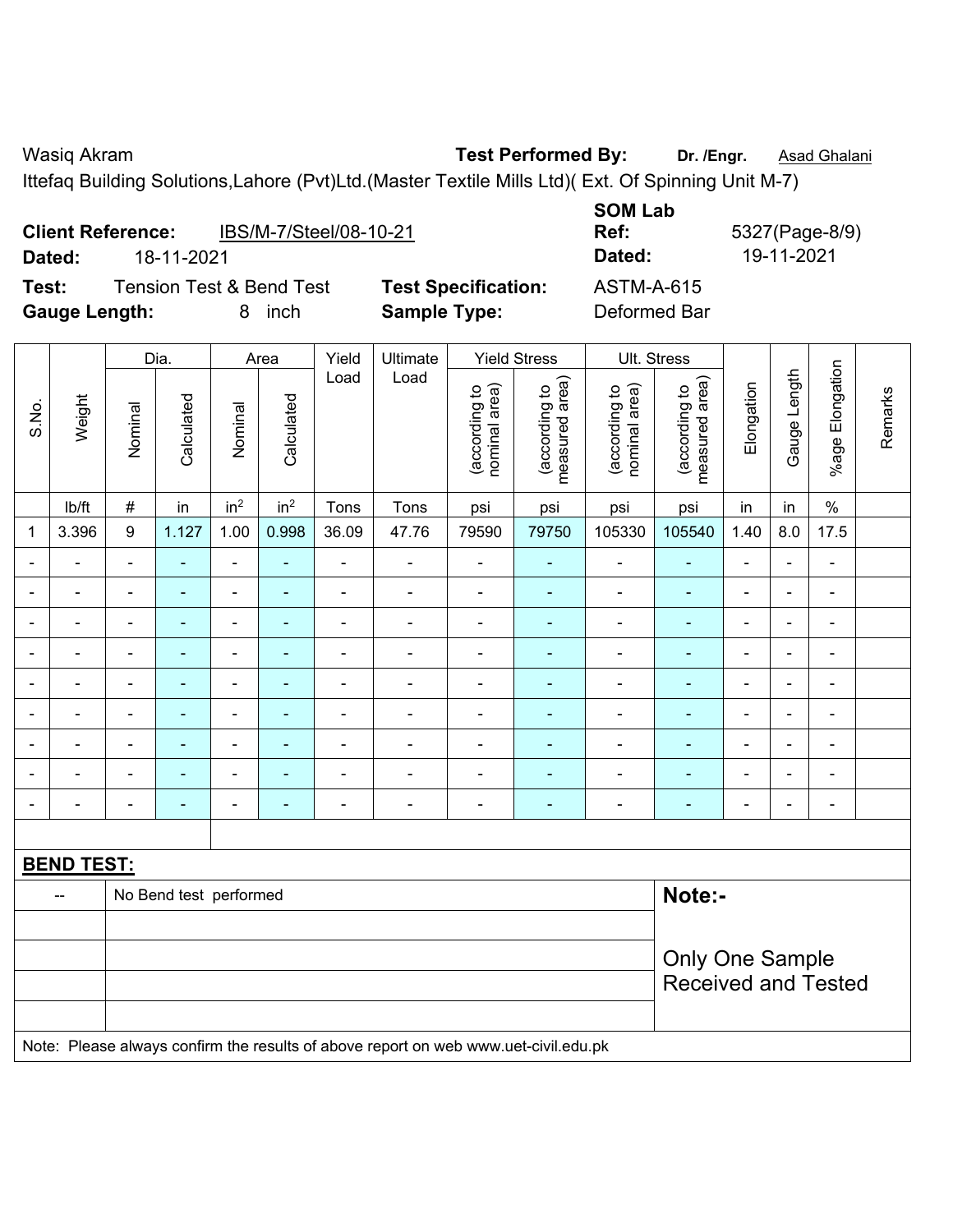Ittefaq Building Solutions,Lahore (Pvt)Ltd.(Master Textile Mills Ltd)( Ext. Of Spinning Unit M-7)

|                      | <b>Client Reference:</b> | IBS/M-7/Steel/11-11-21              |                            | <b>SOM Lab</b><br>Ref: |
|----------------------|--------------------------|-------------------------------------|----------------------------|------------------------|
| Dated:               | 18-11-2021               |                                     |                            | Dated:                 |
| Test:                |                          | <b>Tension Test &amp; Bend Test</b> | <b>Test Specification:</b> | ASTM-A-615             |
| <b>Gauge Length:</b> |                          | inch                                | <b>Sample Type:</b>        | Deformed Bar           |

**SOM Lab Ref:** 5327(Page-9/9) **Dated:** 18-11-2021 **Dated:** 19-11-2021 **Test: Test Specification:** ASTM-A-615

|                |                   |                  |                        | Dia.<br>Area             |                 | Yield                    | Ultimate                                                                            |                                | <b>Yield Stress</b>             |                                | Ult. Stress                                          |                |                |                          |         |
|----------------|-------------------|------------------|------------------------|--------------------------|-----------------|--------------------------|-------------------------------------------------------------------------------------|--------------------------------|---------------------------------|--------------------------------|------------------------------------------------------|----------------|----------------|--------------------------|---------|
| S.No.          | Weight            | Nominal          | Calculated             | Nominal                  | Calculated      | Load                     | Load                                                                                | nominal area)<br>(according to | (according to<br>measured area) | nominal area)<br>(according to | (according to<br>measured area)                      | Elongation     | Gauge Length   | Elongation<br>$%$ age    | Remarks |
|                | lb/ft             | $\#$             | in                     | in <sup>2</sup>          | in <sup>2</sup> | Tons                     | Tons                                                                                | psi                            | psi                             | psi                            | psi                                                  | in             | in             | $\%$                     |         |
| 1              | 3.425             | $\boldsymbol{9}$ | 1.132                  | 1.00                     | 1.007           | 36.39                    | 47.71                                                                               | 80260                          | 79700                           | 105220                         | 104480                                               | 1.50           | 8.0            | 18.8                     |         |
|                |                   | $\blacksquare$   | $\blacksquare$         | $\blacksquare$           | $\blacksquare$  | $\blacksquare$           | $\blacksquare$                                                                      | $\overline{\phantom{a}}$       |                                 | $\overline{\phantom{a}}$       | $\blacksquare$                                       | $\blacksquare$ |                | $\blacksquare$           |         |
| $\blacksquare$ | $\blacksquare$    | $\blacksquare$   | $\blacksquare$         | $\blacksquare$           | $\blacksquare$  | $\blacksquare$           | $\blacksquare$                                                                      | $\overline{\phantom{a}}$       | $\blacksquare$                  | $\blacksquare$                 | $\blacksquare$                                       | $\blacksquare$ | $\blacksquare$ | $\overline{\phantom{a}}$ |         |
| $\blacksquare$ | ä,                | $\blacksquare$   | ä,                     | $\blacksquare$           | ä,              | L,                       | $\blacksquare$                                                                      | $\blacksquare$                 | $\blacksquare$                  | $\blacksquare$                 | L,                                                   | $\blacksquare$ | $\blacksquare$ | $\blacksquare$           |         |
| $\blacksquare$ | ÷                 | $\blacksquare$   | $\blacksquare$         | $\overline{\phantom{a}}$ | $\blacksquare$  | $\overline{\phantom{a}}$ | $\overline{\phantom{a}}$                                                            | $\overline{\phantom{a}}$       | $\blacksquare$                  | $\blacksquare$                 | $\blacksquare$                                       | $\blacksquare$ |                | $\blacksquare$           |         |
| $\blacksquare$ | ä,                | $\blacksquare$   | $\blacksquare$         | $\blacksquare$           | $\blacksquare$  | $\blacksquare$           | $\blacksquare$                                                                      | $\blacksquare$                 | ä,                              | $\blacksquare$                 | $\blacksquare$                                       | $\blacksquare$ | $\blacksquare$ | $\blacksquare$           |         |
|                | ä,                | ä,               | ä,                     | ä,                       |                 | L,                       | ÷.                                                                                  | ÷,                             |                                 | $\blacksquare$                 | $\blacksquare$                                       | $\blacksquare$ |                | $\blacksquare$           |         |
|                |                   | $\blacksquare$   | $\blacksquare$         |                          | $\blacksquare$  |                          | $\blacksquare$                                                                      | ٠                              |                                 |                                | $\blacksquare$                                       | $\blacksquare$ |                | $\blacksquare$           |         |
|                |                   | $\blacksquare$   |                        | $\blacksquare$           |                 |                          | ÷                                                                                   | $\blacksquare$                 | ٠                               | Ē,                             |                                                      | $\blacksquare$ |                | $\blacksquare$           |         |
| $\blacksquare$ | $\blacksquare$    | $\blacksquare$   | $\blacksquare$         | ÷                        | $\blacksquare$  | $\blacksquare$           | $\overline{\phantom{a}}$                                                            | $\overline{\phantom{a}}$       | $\blacksquare$                  | $\blacksquare$                 | ÷                                                    | $\blacksquare$ | $\blacksquare$ | $\blacksquare$           |         |
|                |                   |                  |                        |                          |                 |                          |                                                                                     |                                |                                 |                                |                                                      |                |                |                          |         |
|                | <b>BEND TEST:</b> |                  |                        |                          |                 |                          |                                                                                     |                                |                                 |                                |                                                      |                |                |                          |         |
|                | --                |                  | No Bend test performed |                          |                 |                          |                                                                                     |                                |                                 |                                | Note:-                                               |                |                |                          |         |
|                |                   |                  |                        |                          |                 |                          |                                                                                     |                                |                                 |                                |                                                      |                |                |                          |         |
|                |                   |                  |                        |                          |                 |                          |                                                                                     |                                |                                 |                                | <b>Only One Sample</b><br><b>Received and Tested</b> |                |                |                          |         |
|                |                   |                  |                        |                          |                 |                          | Note: Please always confirm the results of above report on web www.uet-civil.edu.pk |                                |                                 |                                |                                                      |                |                |                          |         |